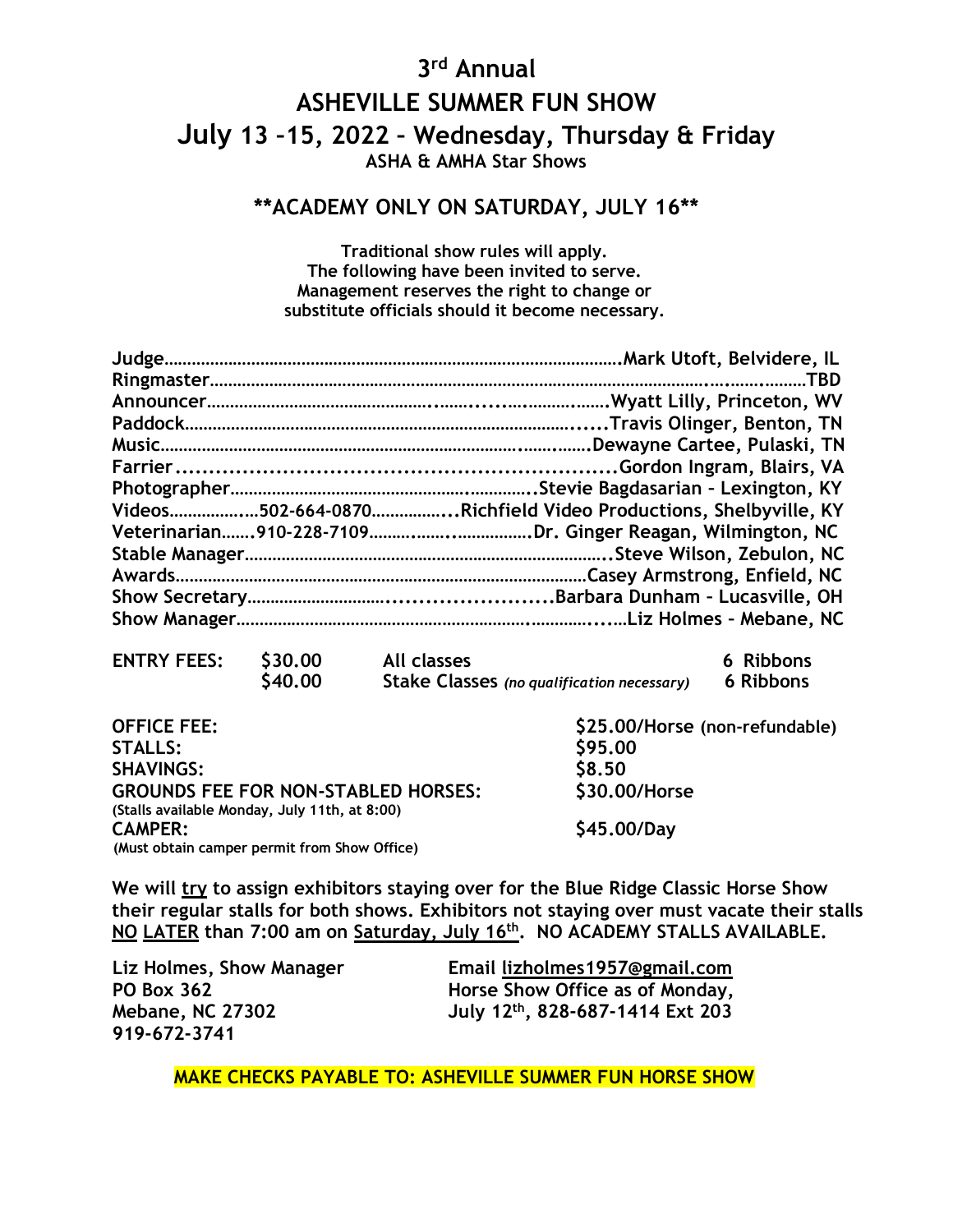## **YOU DO NOT HAVE TO QUALIFY FOR STAKE CLASSES**

## **REMEMBER!**

- NO ENTRY WILL BE PROCESSED THAT HAS ANY SPLIT CHARGES BETWEEN EXHIBITORS, HORSES OR STABLES
- There will be NO CHECKOUTS between 5:00 pm and 7:00 pm on Saturday night.
- TO PRE-ORDER BEDDING & HAY/FEED, USE THE ORDER FORM ON THE WEBSITE OR CONTACT LIZ HOLMES @ 919-672-3741 or lizholmes1957@gmail.com. *DO NOT ORDER THROUGH SHOW OFFICE.*
- •

### **ONLINE ENTRIES**

If you choose to enter through Horseshowsonline.com, you MUST follow this procedure:

Credit cards will be required to enter online but charges will not be posted to your account until check out time at the show. At that time, you may elect to pay by check instead, if you prefer, or you may use more than one credit card. There will be a 3% convenience fee for credit card charges. ALL ACCOUNTS MUST LEAVE AN OPEN CHECK ON FILE EVEN IF ENTERED WITH CREDIT CARD.

Make your entry online. Do not attempt to correct your entry online once it has been submitted. Corrections will have to be done through the mail or at the horse show.

Even though you have made your entries online you are still required to follow normal entry rules ie: Copies of registration papers, Coggins, membership copies, measurement card copies, etc. and payment should be mailed by entry closing date.

Post entry fees will apply if payment is not postal marked by closing date. Credit card will be accepted; however, an open check must be left on file in the show office until check out.

**If mailing check, make payable to ASHEVILLE SUMMER FUN HORSE SHOW.**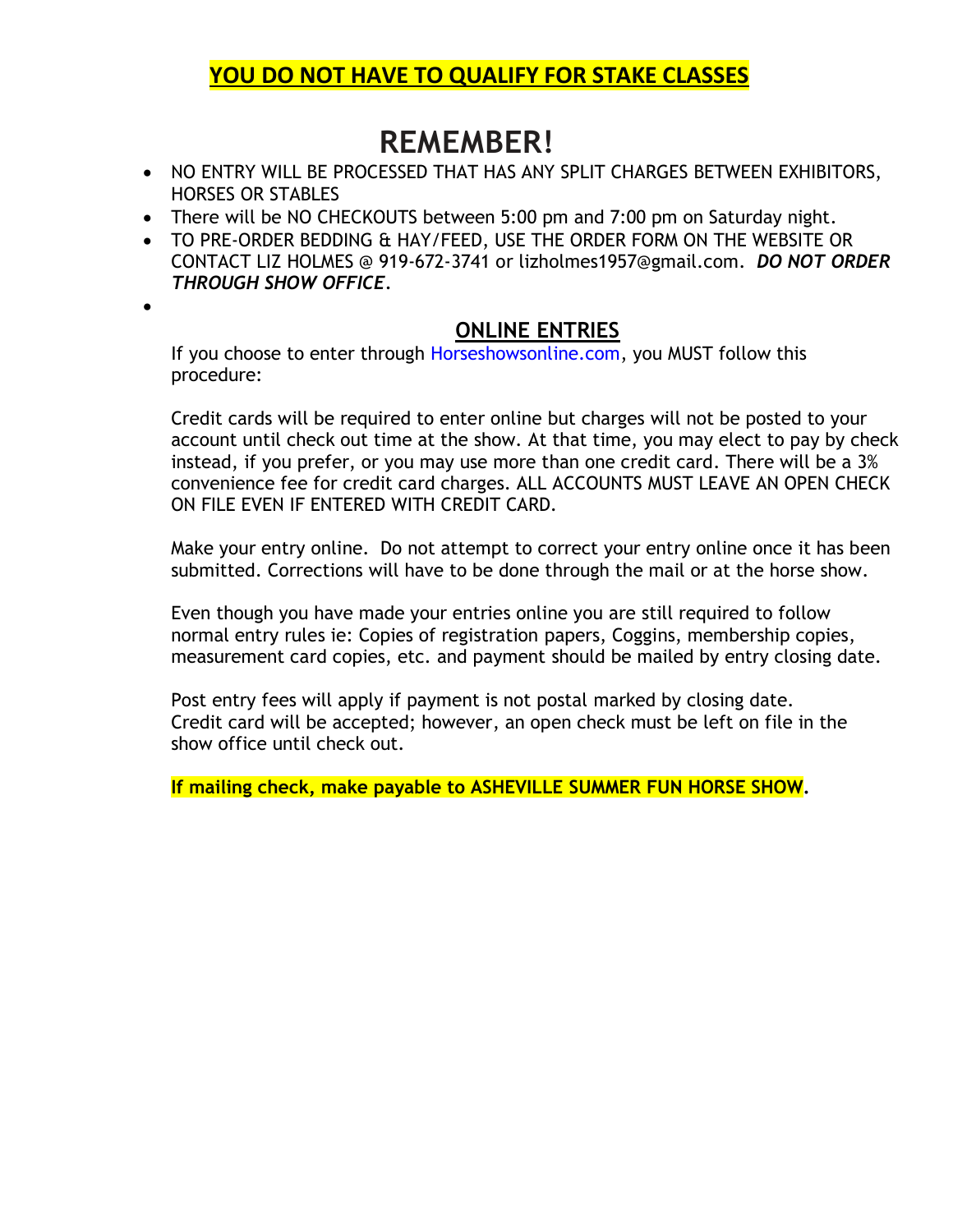## **GENERAL RULES & REGULATIONS**

The Asheville Summer Fun Horse Show will be operated in accordance with traditional Saddlebred, Morgan, Hackney and Roadster horse show rules. It is a qualifying competition for the ASHA High Point Awards and the Kentucky State Fair's World Championship Horse Show. More information may be found at [www.asha.net.](http://www.asha.net/)

## *Should any question or dispute arise which is not provided for in the following rules, the same shall be referred to Show Management, whose decision will be final.*

**EQUINE VACCINATION:** Horses entering the grounds must be accompanied by documentation of Equine Influenza Virus & Equine Herpes Virus (Rhinopneumonitis) vaccinations within six months prior to entering the stables. Horses not in compliance with this rule may be required to leave the competition grounds upon request by Competition Management. *Copies of documentation must be submitted with entries.*

**COGGINS:** In accordance with NC State Law, **ALL** horses and ponies on the grounds MUST have a current negative Coggins Certificate (within 12 months). *A copy of the certificate MUST be on file in the Show Office*. In addition, a copy MUST be posted on stall door for inspection by the State Veterinarian. All non-showing horses on the grounds must be listed on an entry blank and present a Coggins as listed above. ANY HORSE OR PONY NOT IN COMPLIANCE MUST VACATE PREMISES – NO EXCEPTIONS!

**INDEMNITY AND NON-RESPONSIBILITY**: All entries are accepted with the understanding that the Horse Show and the WNC Agricultural Center will not be held responsible for any loss, damage or injury to any exhibitor or horse exhibited or any article of any kind. All horses shall be under the control and direction and solely at the risk of the exhibitor, who will be responsible for any loss, damage or injury to any person, animals or property occasioned by him, his agents or employees, or by any animal owned or exhibited by him, and shall indemnify the Horse Show and the WNC Agricultural Center against any and all loss, damages and liability thus occasioned, including, but not limited to, any and all legal costs, including attorney fees, which may be incurred as a result thereof. Exhibitors, grooms, handlers, owners, etc. are hereby warned that they may not use any device or conduct which may cause harm to any other person(s) horses, or equipment. THE SUBMITTING OF AN ENTRY FORM TO THE SECRETARY SHALL CONSTITUTE AN ACCEPTANCE BY EACH PERSON SIGNING SAME OF THE PROVISIONS HEREIN SET FORTH.

**ENTRIES**: Please submit entries *no later than July 1st*. All entries must be made on the entry blank provided. One horse per entry blank. If extra entry blanks are needed, photocopies are allowed. Entries will not be accepted over the phone. All horses will be charged a non-refundable office fee of \$25.

*Show Management reserves the right to refuse, accept conditionally or cancel any entries of any exhibitor at its discretion and require horses and entrants to vacate the premises at its discretion.*

An unsigned open check mailed with entries will be considered a post entry. Entries without payment will also be considered post entries and fees will apply. *NO STALLS will be reserved until payment for them is received.* Post-dated checks will NOT be accepted as payment for stalls and entries. Stalls are NOT reserved without negotiable funds and must be paid for by a separate check or credit card. An open check is NOT ACCEPTABLE for stall reservations. An open check for entries is acceptable.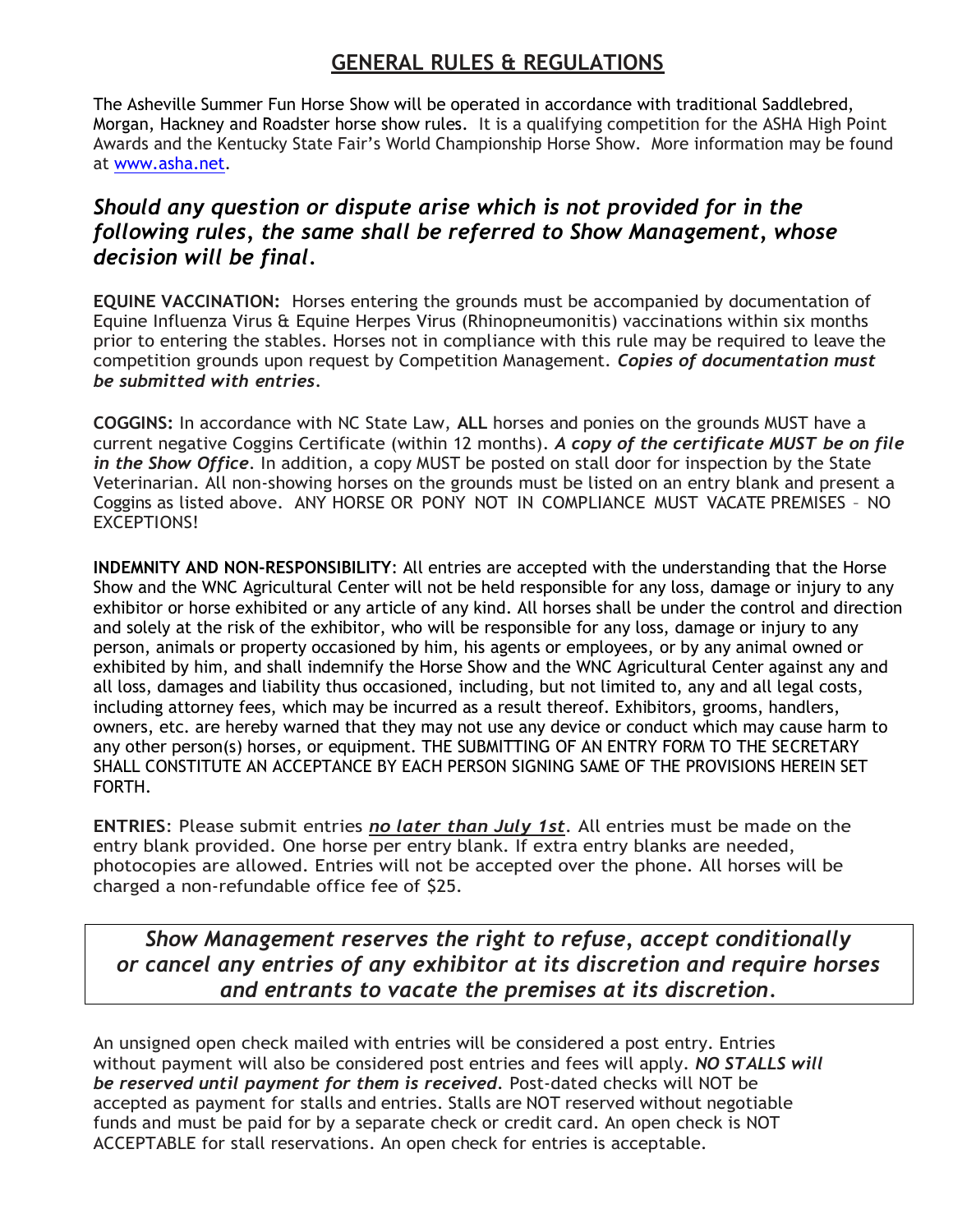Exhibitors who have outstanding fees (Including but not limited to outstanding fees, NSF checks, Stop-Payment checks, disputed credit card fees, etc.) will not be permitted to show and/or exhibit until fees have been reimbursed and Show Management has granted permission.

**POST ENTRIES**: WILL BE ACCEPTED ON SPACE AVAILABILITY. Entries will be accepted up to one (1) hour before the scheduled start of each session.

**REFUNDS:** Refunds requested prior to the entry closing date will be made in full, less a \$20 scratch fee, the non-refundable office fee and late penalty. Refunds requested before the start of the show, but after entry closing date, must be accompanied by a veterinarian's certificate giving a comprehensive diagnosis and received in the show office by the end of the show. NO REFUNDS WILL BE MADE ON STALL FEES AFTER CLOSING DATE. All adds or scratches must be made one (1) hour prior to the scheduled start of each session to avoid late fees and/or receive credit for scratches.

**EMERGENCY REFUND POLICY** (In the event all or part of the competition is cancelled due to a storm, accident or other emergency): If the competition is cancelled prior to the scheduled first day of the show, all fees (not including stalls or bedding) will be refunded in full minus the non-refundable office fee. If classes are cancelled once the competition has begun, entry fees for remaining classes will be refunded.

**OFFICE HOURS**: Show office hours will be posted. The office will NOT be open on the Sunday following the show so exhibitors must settle accounts before the last class on Saturday evening. *If exhibitors fail to do so, the Horse Show Secretary will fill in the correct amount on the open checks and the exhibitors or agents relinquish the right for adjustment after leaving the show. NO REFUNDS.*

**OPEN CHECKS:** All exhibitors will be required to leave an open check, or credit card, on file when picking up exhibitor packets - no exceptions. Agent may fill in check when showing is complete. If an exhibitor and/or agent fails to settle his/her account(s), the Show Secretary will fill in the correct amount on the open check and the exhibitor/agent relinquishes the right for adjustment after leaving the show.

**RETURNED CHECKS/DECLINED CREDIT CARDS**: All checks returned for non-payment, or credit cards declined for any reason, will be charged a \$50 handling fee and must be replaced by cash, certified check or cashier's check. No one will be allowed to show if he/she has a returned check, declined credit card or handling fee outstanding.

**STABLING:** Entries for those exhibitors wishing to be stabled together must be mailed in the same envelope. Stalls are of permanent and portable types, both with doors. Stall fee is \$95. Stall doors must not be removed and the panels must not be cut or damaged in any way. Stalls, whether permanent or temporary, must be left in their original condition. The WNC Ag Center will assess a fee to any exhibitor removing/altering or damaging the stall doors or any other part of the barns. STALLS WILL NOT BE ASSIGNED UNTIL FEES ARE PAID. All non-stalled horses must pay a \$30 per day grounds fee. **NO ACADEMY STALLS WILL BE AVAILABLE.**

**IMPORTANT: INDICATE DATE/TIME OF ARRIVAL ON ENTRY BLANK. Reminder that no stalls will be reserved until full payment for them is received.** Stalls must be paid for by a separate check or credit card. An open check is NOT acceptable for stall reservations. Entries will not be accepted unless accompanied by a separate check, or credit card, for stalls.

**STALL INSPECTIONS:** Before admission of horses, the Barn Manager will inspect all stalls, both permanent and temporary. Stalls will again be inspected once occupied and then after they are vacated. Stalls must be vacated in their original condition. Exhibitors will be financially responsible for any damage to their stalls or barn.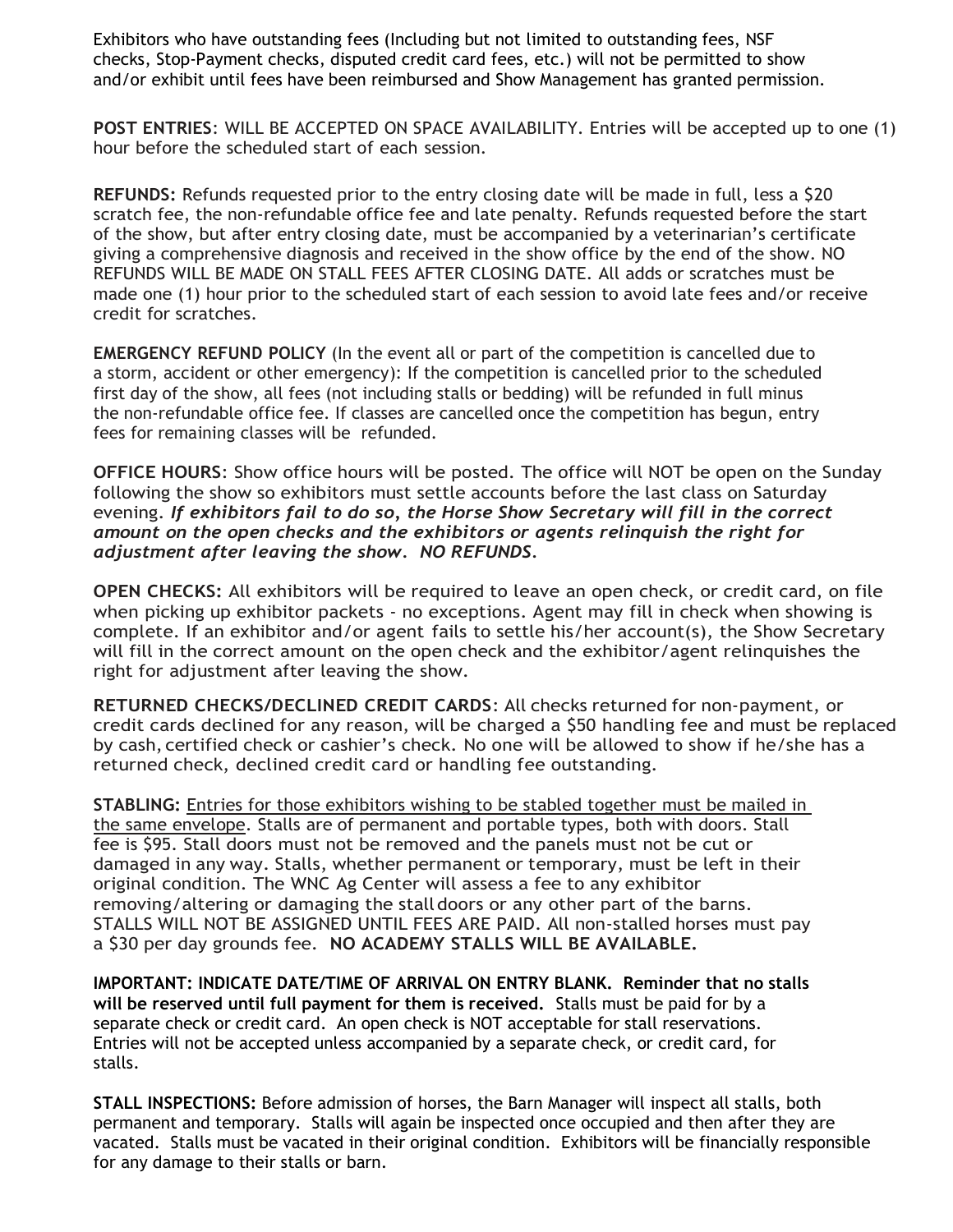ADMISSION OF HORSES: Stalls will be available on Monday, May 11<sup>th</sup>, at 8:00 am, and must be vacated on Saturday, May 16<sup>th</sup>, by 7:00 am. No early arrivals will be accepted without the prior approval of the Show Manager. Early arrivals will be charged a \$20 per day, per stall fee, including tack stalls.

**SHARPS CONTAINERS:** Sharps containers are provided in convenient locations throughout the barns for the disposal of needles and other disposable sharp instruments. Show Management may fine any individuals, including trainers, owners, exhibitors or their agents up to \$100 for improper disposal of needles or other sharp disposable instruments.

**PARKING:** Parking will NOT be permitted in the barn area, except in designated areas. Passenger vehicles should use the upper and lower East lots adjacent to the barns. Horse trailers and vans must be parked in the upper North lot adjacent to the coliseum or the lower East lot adjacent to the barns.

**CAMPERS:** Campers and RVs must be parked in designated areas, which are on a "first come, first served" basis. Camper fee is \$45 per day/night. Camper permits are to be obtained in the Show Office and must be prominently displayed on camper/RV. *ANY VEHICLE (campers, RVs, utility trailers, horse trailers, etc.) CONNECTED TO ELECTRICITY AND/OR WATER WILL BE CONSIDERED A CAMPER AND WILL BE CHARGED THE CAMPER FEE.*

**TRAINING AIDS:** Attention getting devices and/or other noisemakers (including, but not limited to, tape measure, blow horns, bamboo poles, explosives, fire extinguishers, baby powder, whips longer than 6', etc.) are not allowed in and around the make-up and competition rings during scheduled sessions. All such items will be confiscated and offenders will be subject to expulsion from the show grounds.

**DOGS ON COMPETITION GROUNDS:** Dogs are not permitted to be loose on competition grounds and must be on a leash or otherwise contained. Individuals must not lead dogs on a leash while mounted. Dog owners failing to comply with this rule may be subject to expulsion from the show grounds.

**DAMAGE:** The WNC Agricultural Center holds individual owners and exhibitors responsible for damages incurred by them, or their agents, to barns or other properties on the show grounds and will invoice them accordingly. The Horse Show and/or Show Management will in no way be responsible for any loss/damage that may occur. It will be a condition of entry that each exhibitor shall hold the competition, its management and the WNC Agricultural Center blameless for any loss or accident to his/her horse(s) or equipment that may occur from sickness, fire or otherwise. The Horse Show, show management or the WNC Agricultural Center will not be responsible or liable for injuries sustained in any way to exhibitors, spectators, employees or other interested parties.

### **MISCELLANEOUS**

Every animal entered for competition shall be under the control of Show Management. The show shall be under absolute control of Show Management. Only authorized persons shall be allowed in the ring during judging. Any act of discourtesy or disobedience to the judges or officials on the part of an owner, rider/driver, trainer/agent or groom will disqualify horse or rider/driver and the owner shall forfeit his/her entry and other fees, including prize money won.

**SHAVINGS:** No initial bedding provided. Shavings for pre-arrival delivery (at \$8.75/bag) may be ordered on the *DESIGNATED FORM* **or through LIZ HOLMES @ 919-672-3741 or lizholmes1957@gmail.com.** *DO NOT ORDER THROUGH SHOW OFFICE.* **All shavings invoices must be signed with a legible signature and date. No refunds will be made after billing has been processed.** If an outside vendor hauls in bedding for a client, the vendor or client will be charged a show vendor fee of \$300. Exhibitor wishing to bring their own bedding may do so but must haul it in on their own vehicles. The WNC Agricultural Center does NOT allow bark to be put in the barn area.

**HAY & FEED:** Hay and feed for pre-arrival delivery may be ordered on the *DESIGNATED FORM* **or LIZ HOLMES @ 919-672-3741 or lizholmes1957@gmail.com.** *DO NOT ORDER THROUGH SHOW OFFICE.*  **All hay/feed invoices must be signed with a legible signature and date. No refunds will be made after billing has been processed.** If an outside vendor hauls in hay/feed for a client, the vendor or client will be charged a show vendor fee of \$300. Exhibitor wishing to bring their own hay/feed may do so but must haul it in on their own vehicles.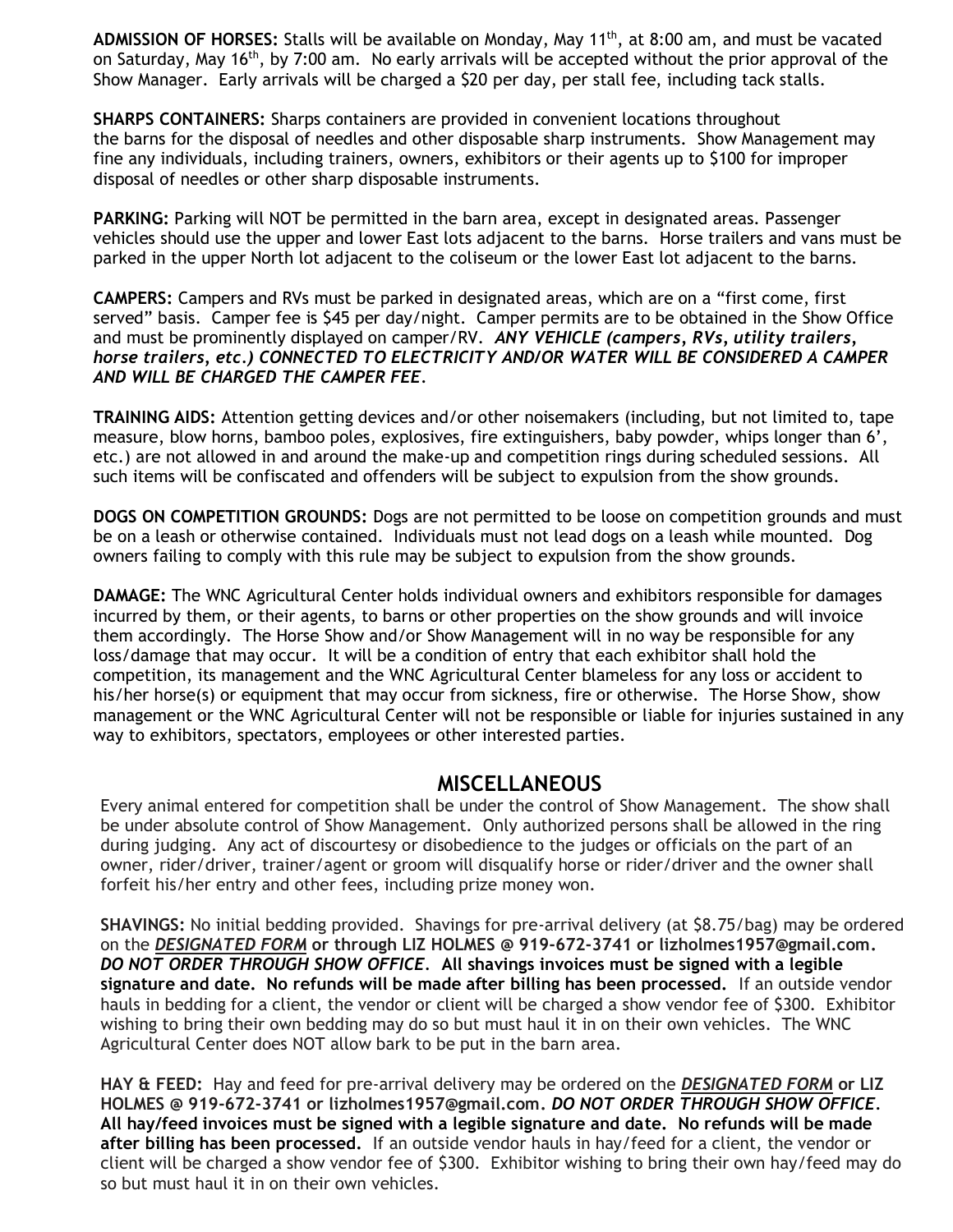**CHANGES/CANCELLATIONS:** Management reserves the right to combine or cancel any class having less than four (4) entries. Management also reserves the right to change or alter the officials listed without notice prior to or during the show.

**FOOTING:** Footing in the arena (which has dimensions of approximately 240'x120') will be a dirt base with a top layer of sawdust/shavings added.

**WARM-UP ARENA:** During show sessions, the covered warm-up ring will be available only for the next class to show in the indoor Show Arena. Only authorized personnel (trainers, grooms, rider/drivers) are to be in the warm-up ring. All others involved with a horse must stay outside the warm-up ring, including personal photographers**.**

**CLASS CALLS/GATE HOLDS:** Every effort will be made to maintain a working PA system. HOWEVER, due to unforeseen problems with any mechanical device, the PA system and paddock calls must be considered a courtesy. IT IS THE RESPONSIBILITTY OF THE EXHIBITOR to be sure that his/her horse is at the gate at the designated time. A two (2) minute gate rule will be strictly enforced. The in gate will be closed two (2) minutes after the first horse enters the ring.

**JUDGES**: The Show Committee reserves the right to substitute a Judge or Judging Panel for the one who is officially designated in the Prize List. No exhibitor/trainer contact shall be made with the Judge(s) during the show unless accompanied by a member of Show Management. Further, no exhibitor/trainer shall approach a Judge regarding a decision unless he/she first obtains permission from the Show Steward, who shall arrange an appointment with the Judge at a proper time and place.

**ATTENDANTS, DUTIES AND APPEARANCE**: All Attendants in charge of horses, or assisting with the preparation and showing of the horses, will be subject to orders of the Horse Show Manager. All Attendants MUST be suitably and neatly dressed when entering the ring. Management may, at its discretion, bar any entry or person from entering the ring if not suitably presented to appear before an audience.

**DISCIPLINE:** Exhibitors are warned that any act of discourtesy or disobedience to staff or officials on the part of the owner, groom, rider, driver or member of the family of the person participating in the show, will disqualify the horse/rider from adjudication. Management reserves to itself the right to remove any of the above named from the show without being liable for compensation or damages. Any action(s) against a horse by a participant deemed excessive by Staff, Officials or the Show Committee will be punished by elimination from the show. It is a violation of Show Rules to commit any act or make remarks during the show that are considered offensive or made with intent to influence or cast aspersions on the judging, and any exhibitor may be barred from the show for this offense by Show Management.

*IF APPROPRIATE* **WITH COVD 19 PROTOCOL - SKY BOXES:** A limited number of sky boxes (which seat 8) are available for the duration of the show for \$450 per table. Previous table holders receive first choice, after which it is a "first come, first served" basis. Contact Liz Holmes @ 919‐672‐3741 o[r](mailto:lizholmes1957@gmail.com) [lizholmes1957@gmail.com f](mailto:lizholmes1957@gmail.com)or more information.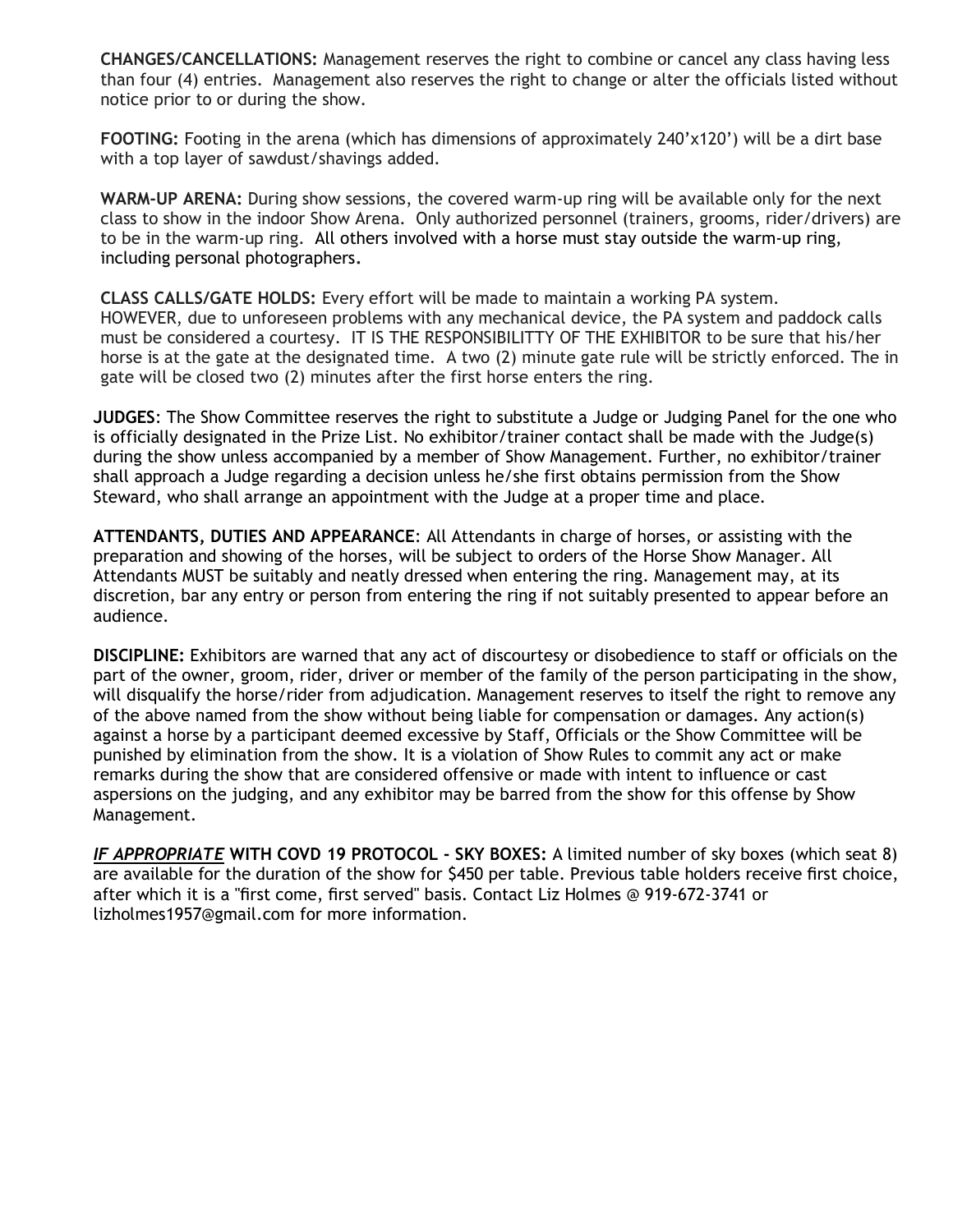# **HOTELS**

**Mountain Inn & Suites – (828) 684-0040 Fairfield Inn & Suites – (828) 684-1144 Holiday Inn – (828) 684-6000 Home2 Suites – (828) 676-3740 Clarion Inn – (828) 684-1213**



## **GOLF CARTS**

Golf car rentals will be handled through *Brad's Golf Cars @ 336‐595‐ 2006*. Arrangements for golf car reservations are 100% between Brad's Golf Cars and the Exhibitor. If golf cars are not pre‐ordered, Show Management cannot guarantee that one will be available at the show.

**THE MAXIMUM NUMBER OF PASSENGERS ON A GOLF CART SHOULD NOT EXCEED THE NUMBER OF SEATS.**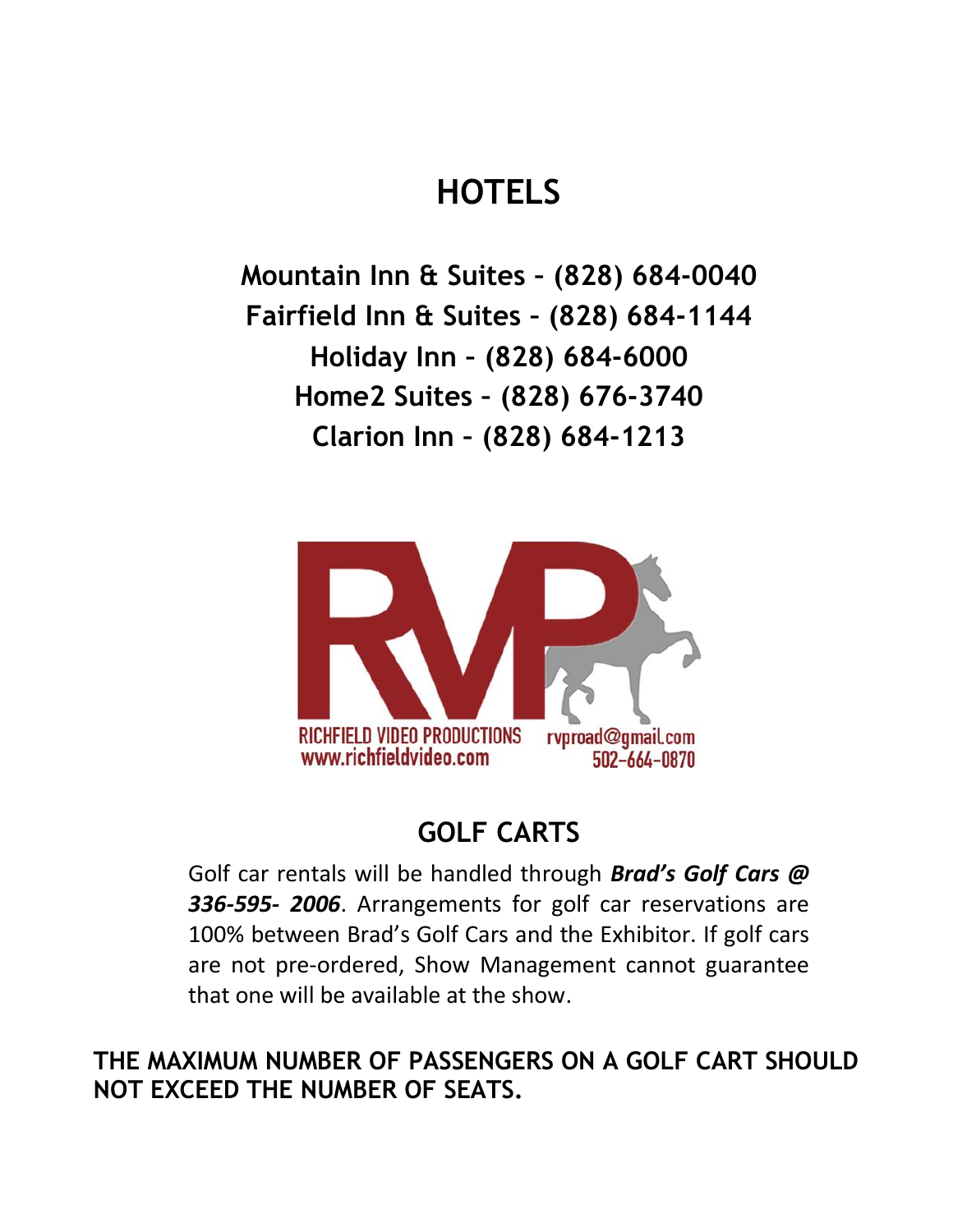## **TENTATIVE TIME SCHEDULE**

*(as of 04/11/22)*

#### **WEDNESDAY EVENING 6:00 PM – JULY 13, 2022**

- 1. Hackney Pony Open
- 2. ASB Fine Harness Open
- 3. ASB Three-Gaited Park Junior Exhibitor
- 4. ASB Five-Gaited Amateur
- 5. Morgan Classic Pleasure Driving
- 6. ASB Three-Gaited Amateur Ladies
- 7. Roadster Pony Open
- 8. ASB Three Gaited Park Open
- 9. Morgan Western Pleasure Open
- 10. ASB Park Pleasure Open
- 11. Roadster Horse Open
- 12. ASB Five-Gaited Junior Exhibitor
- 13. Hackney Pleasure Driving Pony
- 14. ASB Show Pleasure Driving
- 15. Morgan Park Harness STAKE
- 16. ASB Three Gaited Open
- 17. Five-Gaited Pony
- 18. Roadster Pony Amateur/Junior Exhibitor
- 19. ASB Five-Gaited 3 Year Old
- 20. Open Pleasure Driving Any Breed
- 21. ASB Three-Gaited Park 3 Year Old
- 22. ASB Three-Gaited Show Pleasure Adult
- 23. Harness Pony Open
- 24. ASB Five Gaited Open

# **THURSDAY MORNING 10:00 AM – JULY 14, 2022**

- ASB Fine Harness 3 Year Old
- 26. SHHA Hackney Pleasure Driving Pony Amateur/Junior Exhibitor
- 27. ASB Five-Gaited Novice Horse
- 28. Roadster Pony Under Saddle Junior Exhibitor
- 29. ASB Hunter Country Pleasure
- 30. ASB Three-Gaited Show Pleasure Junior Exhibitor
- 31. SHHA Hackney Harness Pony Open 4 Years & Under
- 32. ASB Park Pleasure 3 Year Old
- 33. Hackney Pleasure Pony Under Saddle
- 34. ASB Country Pleasure Driving
- 34.1 Three-Gaited Pleasure Pony
- 35. Morgan Pleasure Driving
- 36. Roadster Horse Under Saddle
- 37. Morgan Western Pleasure Amateur
- 38. SHHA Hackney Park Pleasure Pony Driving 4 Years & Under
- 39. Morgan Classic Pleasure Under Saddle
- 40. ASB Five Gaited Show Pleasure
- 41. Morgan Hunter Pleasure
- 42. ASB Park Pleasure Junior/Limit Horse
- 43. SHHA Hackney Pony 4 Years & Under
- **44.** ASHA Alpha/Novice Rider Open English Pleasure WTC 14 & Over
- **45.** ASHA Alpha/Novice Rider Open English Pleasure WTC 13 & Under
- 46. Saddle Seat Equitation Walk/Trot, 12 & Under
- 47. ASB Three-Gaited Park Novice Horse

#### **THURSDAY EVENING 6:00 PM – JULY 14, 2022**

- 48. ASB Fine Harness Junior Horse
- 49. SHHA Road Pony 4 Years & Under
- 49.1 Walk/Trot Pleasure, Any Breed, Any Rider Riders 13 & Over
- 50. Saddle Seat Equitation 17 & Under
- 51. Walk/Trot Pleasure 12 & Under Hunt & Saddle Seats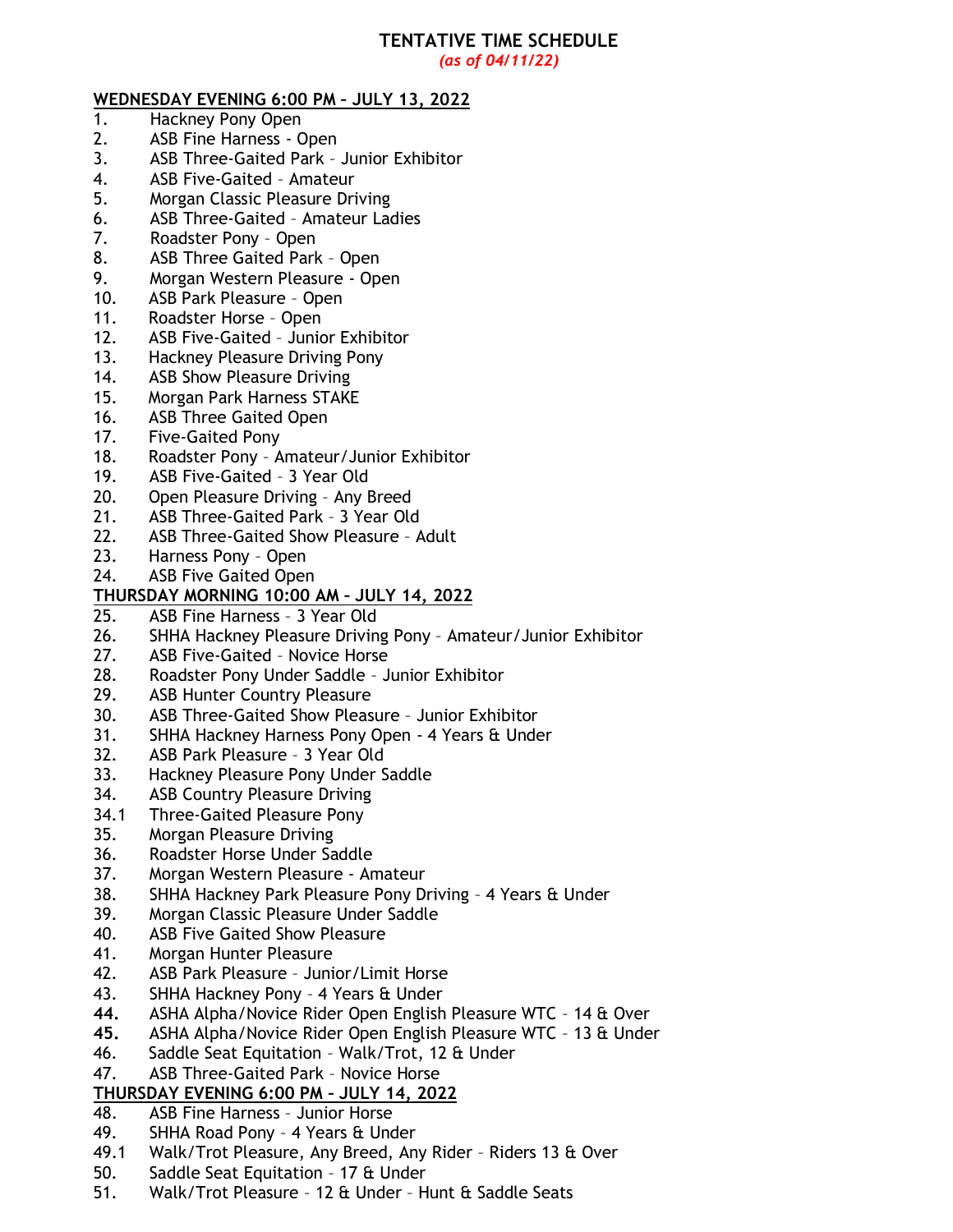- 52. ASB Three Gaited English Country Pleasure Jr. Exhibitor
- 53. SHHA Road Pony Under Saddle Junior Exhibitor
- 54. ASB Three-Gaited English Country Pleasure Adult
- 55. ASB Park Pleasure Driving
- 56. SHHA Harness Pony Amateur/Junior Exhibitor
- 57. Open Western Pleasure Any Breed, Any Rider
- 58. ASB Five-Gaited Ladies
- 59. Open English Pleasure WTC Any Breed, Any Rider
- 60. SHHA Road Pony Amateur/Junior Exhibitor
- 61. ASB Three Gaited Amateur /Junior Exhibitor
- 62. Morgan English Pleasure
- 63. SHHA Pleasure Pony Under Saddle Junior Exhibitor
- 64. ASB Three-Gaited Park Junior Horse
- 65. Roadster Horse Amateur
- 66. ASB Three-Gaited Ladies
- 67. ASB Western Country Pleasure
- 68. SHHA Hackney Pony Amateur/Junior Exhibitor
- 69. ASB Three-Gaited Park Amateur
- 70. Morgan Park Saddle STAKE
- 71. ASB Five-Gaited Junior Horse

#### **FRIDAY MORNING 10:00 AM – JULY 15, 2022**

- 72. ASB Show Pleasure Driving STAKE
- 73. Five-Gaited Pony STAKE
- 74. Walk/Trot Pleasure STAKE Hunt & Saddle Seat, 12 & Under
- 75. Saddle Seat Equitation STAKE Walk/Trot, 12 & Under
- 76. Saddle Seat Equitation STAKE 17 & Under
- 77. ASB Country Pleasure Driving STAKE
- 77.1 Three Gaited Pleasure Pony STAKE
- 78. ASB Hunter Country Pleasure STAKE
- 79. Open English Pleasure WTC STAKE All Ages, Any Breed
- 80. ASB Western Country Pleasure STAKE
- 81. Hackney Pleasure Driving Pony STAKE
- 82. ASB Three Gaited English Country Pleasure STAKE Adult
- 82.1 ASB Three Gaited Country Pleasure STAKE Junior Exhibitor
- 83. Open Western Pleasure STAKE
- 84. Roadster Horse Under Saddle STAKE<br>85. ASHA Alpha/Novice Rider Open Engl
- ASHA Alpha/Novice Rider Open English Pleasure WTC STAKE 14 & Over
- 86. ASHA Alpha/Novice Rider Open English Pleasure WTC STAKE 13 & Under
- 87. Walk/Trot Pleasure, Any Breed, Any Rider STAKE Riders 13 & Over

#### **FRIDAY EVENING 6:00 PM – JULY 15, 2022**

- 87.1 ASB Fine Harness STAKE Open
- 88. ASB Three-Gaited Park STAKE Amateur
- 89. ASB Park Pleasure Driving STAKE
- 90. Hackney Pleasure Pony Under Saddle STAKE
- 91. ASB Three Gaited Park STAKE Junior Exhibitor
- 92. Open Pleasure Driving STAKE Any Breed
- 93. Morgan Classic Pleasure Under Saddle STAKE
- 94. Hackney Pony STAKE Open
- 95. ASB Three Gaited Show Pleasure STAKE Adult
- 95.1 ASB Three Gaited Show Pleasure STAKE Junior Exhibitor
- 96. Morgan Western Pleasure STAKE
- 97. ASB Three Gaited Amateur/Junior Exhibitor STAKE
- 98. Roadster Horse STAKE Open
- 99. ASB Park Pleasure STAKE Open
- 100. ASB Three Gaited STAKE Open
- 101. Morgan Pleasure Driving STAKE
- 102. Harness Pony STAKE Open
- 103. ASB Five Gaited STAKE Junior Exhibitor
- 104. Roadster Pony STAKE Amateur/Junior Exhibitor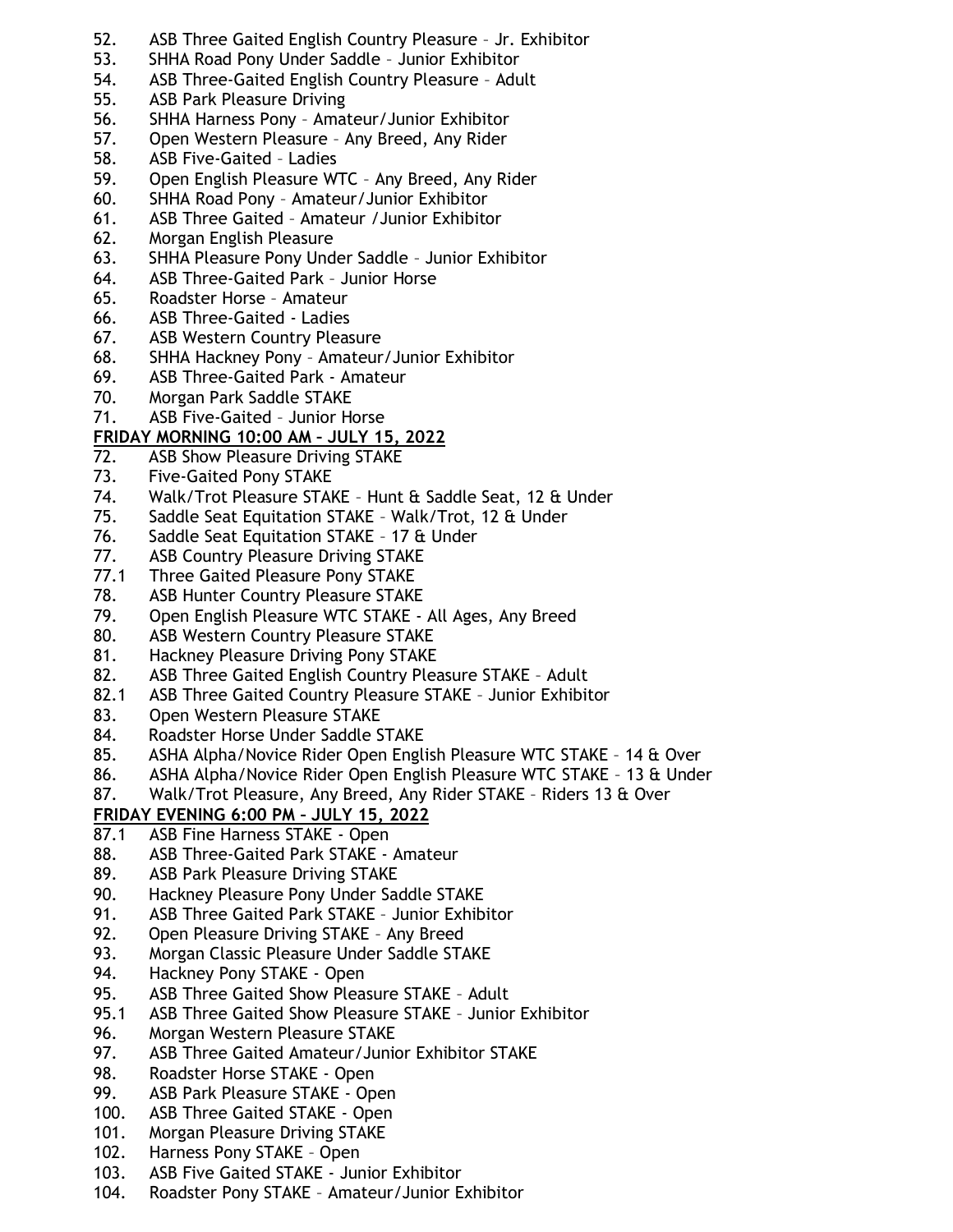- 105. Morgan Classic Pleasure Driving STAKE
- 106. Morgan Hunter Pleasure STAKE
- 107. Roadster Pony Under Saddle STAKE
- 108. ASB Five Gaited STAKE Amateur
- 109. Roadster To Bike STAKE Amateur
- 110. Morgan English Pleasure STAKE
- 111. ASB Five Gaited Show Pleasure STAKE
- 112. ASB Three Gaited Park STAKE Open`
- 113. Roadster Pony STAKE Open
- 114. ASB Five Gaited STAKE Open

## **ACADEMY ONLY - SATURDAY MORNING 9:30 AM – JULY 16, 2022**

- 115. Show Rider Equitation WTC
- 116. Show Rider Showmanship WTC
- 117. Elite Academy Equitation WTC
- 118. Elite Academy Showmanship WTC
- 119. Academy Equitation Adult WTC
- 120. Academy Showmanship Adult WTC
- 121. Academy Equitation 11-17 WTC
- 122. Academy Showmanship 11-17 WTC
- 123. Academy Equitation 10 & Under WTC
- 124. Academy Showmanship 10 & Under WTC
- 125. Hunt Seat Equitation WTC All Ages
- 126. Hunt Seat Showmanship WTC All Ages
- 127. Academy Pattern WTC No Rail Work *5 MINUTE BREAK*
- 128. Show Rider Equitation WT
- 129. Show Rider Showmanship WT
- 130. Academy Equitation Adult WT
- 131. Academy Showmanship Adult WT
- 132. Academy Equitation Adult WT Beginner
- 133. Academy Showmanship Adult WT Beginner
- 134. Academy Equitation 14-17 WT
- 135. Academy Showmanship 14-17 WT
- 136. Academy Equitation 14-17 WT Beginner
- 137. Academy Showmanship 14-17 WT Beginner
- 138. Academy Equitation 11-13 WT<br>139. Academy Showmanship 11-13
- Academy Showmanship 11-13 WT
- 140. Academy Equitation 11-13 WT Beginner
- 141. Academy Showmanship 11-13 WT Beginner
- 142. Academy Equitation 9 & 10 WT
- 143. Academy Showmanship 9 & 10 WT
- 144. Academy Equitation 9 & 10 WT Beginner
- 145. Academy Showmanship 9 & 10 WT Beginner
- 146. Academy Equitation 7 & 8 WT
- 147. Academy Showmanship 7 & 8 WT
- 148. Academy Equitation 7 & 8 WT Beginner
- 149. Academy Showmanship 7 & 8 WT Beginner
- 150. Academy Equitation 6 & Under WT
- 151. Academy Showmanship 6 & Under WT
- 152. Academy Equitation 6 & Under WT Beginner
- 153. Academy Showmanship 6 & Under WT Beginner
- 154. Academy Pattern WT No Rail Work
- 155. Hunt Seat Equitation WT All Ages
- 156. Hunt Seat Showmanship WT All Ages
- 157. Academy Equitation 8 & Under WT On Lead
- 158. Academy Showmanship 8 & Under WT On Lead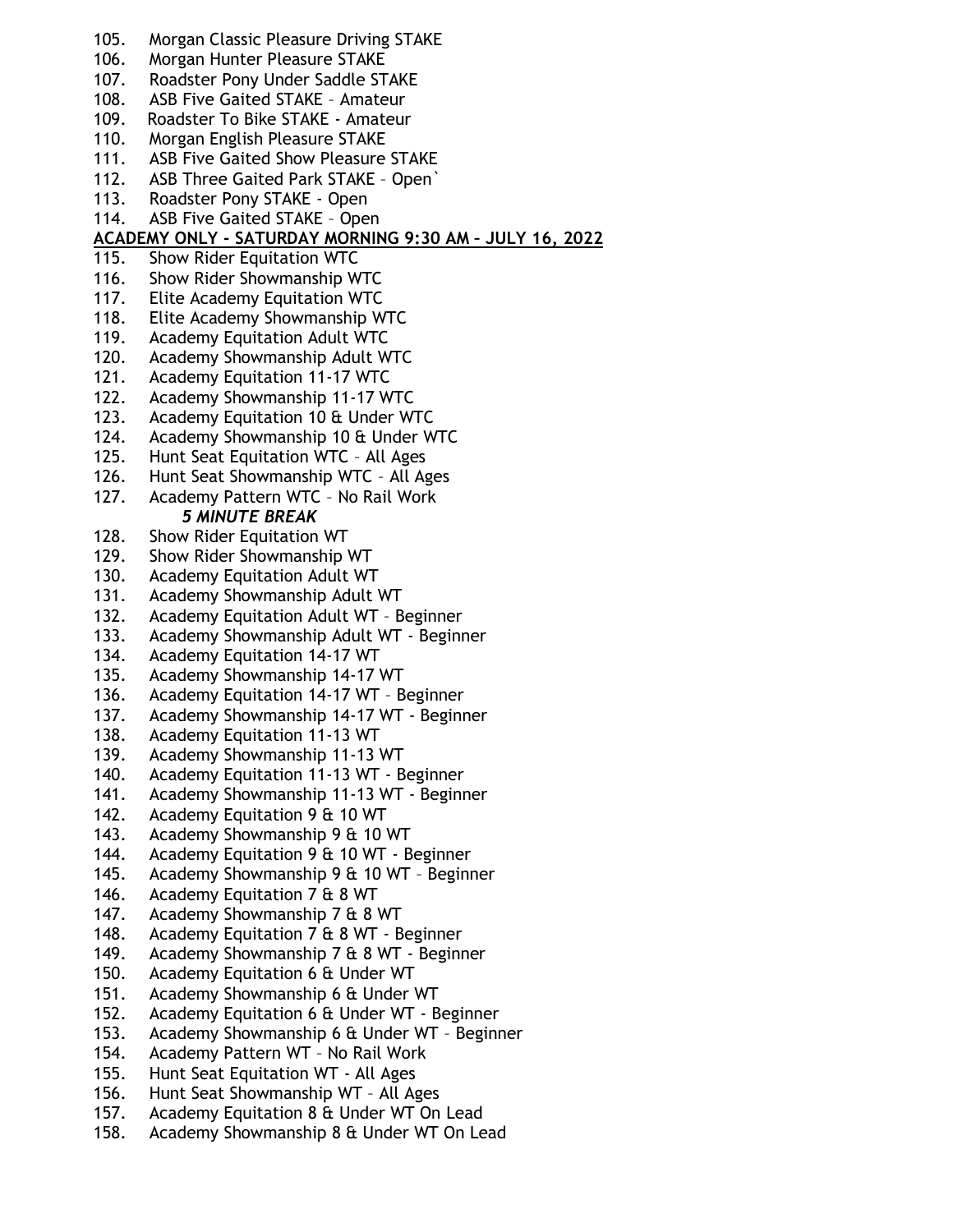## **QUALIFICATION IS NOT NECESSARY FOR STAKE CLASSES**

## **SADDLEBRED DIVISION**

#### **ASB FIVE GAITED**

- 
- Junior Exhibitor *Wednesday Evening*
- Three Year Old *Wednesday Evening*
- 
- 
- 
- Junior Horse *Thursday Evening*
- Junior Exhibitor STAKE *Friday Evening*
- Amateur *Friday Evening*
- Open STAKE *Friday Evening*

#### **ASB FINE HARNESS**

- 
- 25 Three Year Old *Thursday Morning*
- 48 Junior Horse *Thursday Evening*
- 87.1 Open STAKE *Friday Evening*

#### **ASB THREE GAITED**

- Amateur Ladies *Wednesday Evening*
- 
- Amateur/Junior Exhibitor *Thursday Evening*
- 
- 97 Amateur/Junior Exhibitor STAKE
- Open STAKE *Friday Evening*

#### **ASB SHOW PLEASURE**

- 
- Driving STAKE *Friday Morning*
- 
- Junior Exhibitor *Thursday Morning*
- Adult STAKE *Friday Evening*
- 95.1 Junior Exhibitor STAKE *Friday Evening*
- ASB Five Gaited Show Pleasure *Thursday Morning*

#### ASB Five Gaited Show Pleasure STAKE *Friday Evening*

#### **ASB COUNTRY PLEASURE**

- ASB Hunter Country Pleasure *Thursday Morning*
- ASB Hunter Country Pleasure STAKE *Friday Morning*
- 
- Driving STAKE *Friday Morning*
- Western Country Pleasure *Thursday Evening*
- Western Country Pleasure STAKE *Friday Morning*
- Three Gaited English Country Pleasure Jr. Exhibitor *Thursday Evening*
- Three Gaited English Country Pleasure Adult *Thursday Evening*
- Three Gaited English Country Pleasure STAKE Adult *Friday Morning*
- 82.1 Three Gaited English Country Pleasure STAKE Junior Exhibitor *Friday Morning*

#### **ASB THREE GAITED PARK**

- Junior Exhibitor *Wednesday Evening*
- 
- Three Year Old *Wednesday Evening*

 Amateur *Wednesday Evening* Open *Wednesday Evening* Novice Horse *Thursday Morning* Ladies *Thursday Evening*

2 Open *Wednesday Evening*

 Open *Wednesday Evening* Ladies *Thursday Evening*

Driving *Wednesday Evening*

Adult *Wednesday Evening*

Driving *Thursday Morning*

Open *Wednesday Evening*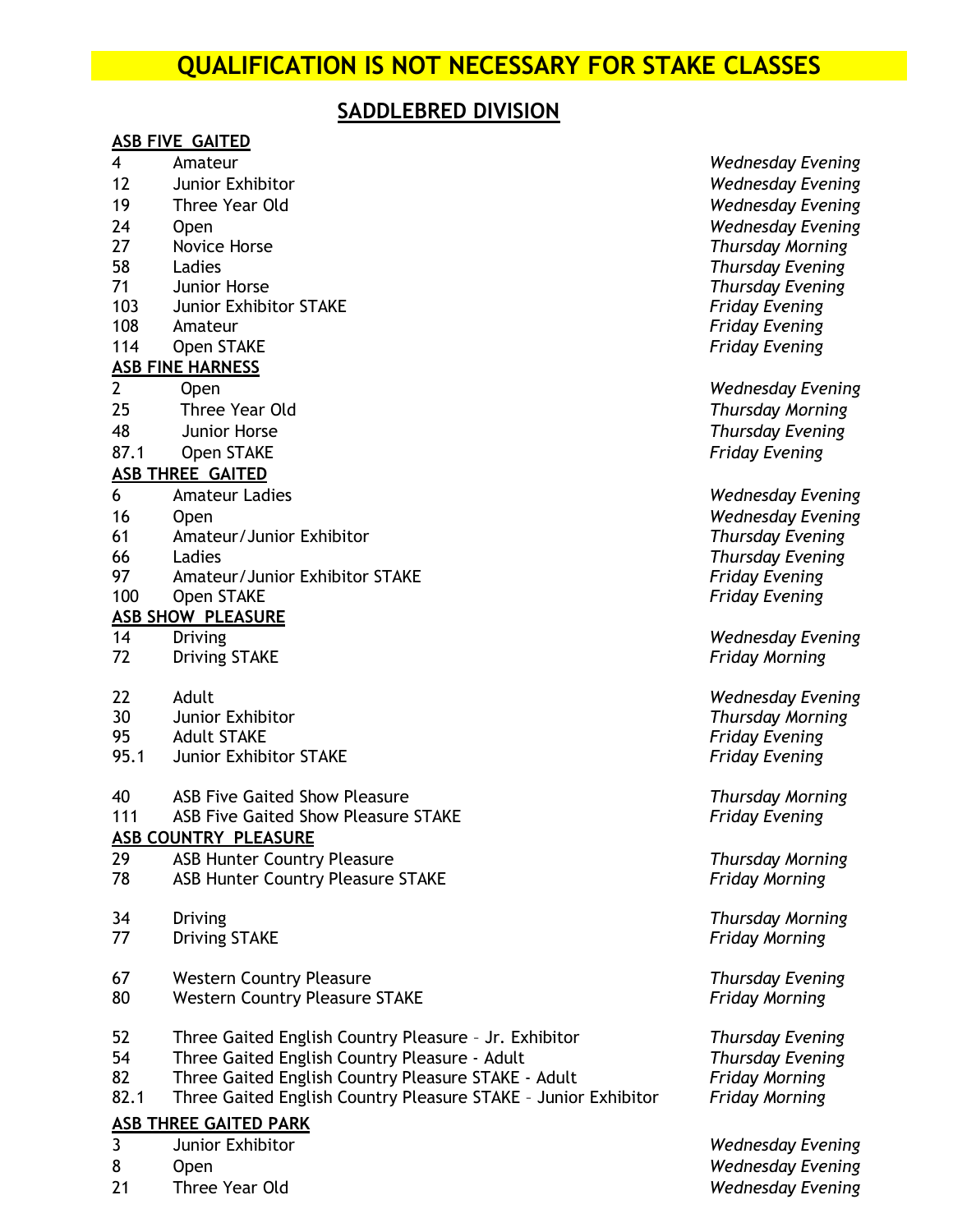- 47 Novice Horse *Thursday Morning*
- 64 Junior Horse *Thursday Evening*
- 
- 88 Amateur STAKE *Friday Evening*
- 91 Junior Exhibitor STAKE *Friday Evening*
- 112 Open STAKE *Friday Evening*

#### **ASB PARK PLEASURE**

- 
- 32 Three Year Old *Thursday Morning*
- 42 Junior or Limit Horse *Thursday Morning*
- 99 Open STAKE *Friday Evening*
- 
- 89 Driving STAKE *Friday Evening*

## **ROADSTER HORSE DIVISION**

- 
- 
- 65 To Bike Amateur *Thursday Evening*

#### 84 Under Saddle STAKE *Friday Morning*

- 98 To Bike STAKE Open *Friday Evening*
- 109 To Bike STAKE Amateur *Friday Evening*

69 Amateur *Thursday Evening*

10 Open *Wednesday Evening*

55 Driving *Thursday Evening*

11 To Bike – Open *Wednesday Evening* 36 Under Saddle *Thursday Morning*

#### **SOUTHEASTERN HACKNEY HORSE ASSOCIATION REGIONAL CLASSES ("SHHA")**

All entries must be owned, trained and shown by active SHHA Regional members. These classes are restricted to the SHHA Region which includes: AL, GA, MS, NC, SC, TN, VA and WV. Nomination fee of \$50 must be received by the SHHA Treasurer (by website or US Mail) by closing date of the designated horse show – check to be payable to "SHHA." This serves as entry fee for class. Entry qualifies for appropriate championship at this show. All ponies must be registered with AHHS and a copy of the pony's papers must be sent to the Horse Show Office with entry, stall and show fees. Those fees are payable to the Horse Show.

- 26 Hackney Pleasure Driving Pony Amateur/Junior Exhibitor *Thursday Morning*
- 31 Hackney Harness Pony Open 4 Years & Under *Thursday Morning*
- 38 Hackney Park Pleasure Pony Driving 4 Years & Under *Thursday Morning*
- 43 Hackney Pony 4 Years & Under *Thursday Morning*
- 49 Road Pony 4 Years & Under *Thursday Evening*
- 53 Road Pony Under Saddle Junior Exhibitor *Thursday Evening*
- 56 Harness Pony Amateur/Junior Exhibitor *Thursday Evening*
- 60 Road Pony Amateur/Junior Exhibitor *Thursday Evening*
- 63 Pleasure Pony Under Saddle Junior Exhibitor *Thursday Evening*
- 68 Hackney Pony Amateur/Junior Exhibitor *Thursday Evening*

### **HACKNEY PONY DIVISION**

- 1 Hackney Pony Open *Wednesday Evening*
- 94 Hackney Pony Open STAKE *Friday Evening*
- 13 Hackney Pleasure Driving Pony *Wednesday Evening*
- 81 Hackney Pleasure Pony Driving STAKE *Saturday Morning*
- 33 Hackney Pleasure Pony Under Saddle Junior Exhibitor *Thursday Morning*
- 90 Hackney Pleasure Pony Under Saddle STAKE Junior Exhibitor *Friday Evening*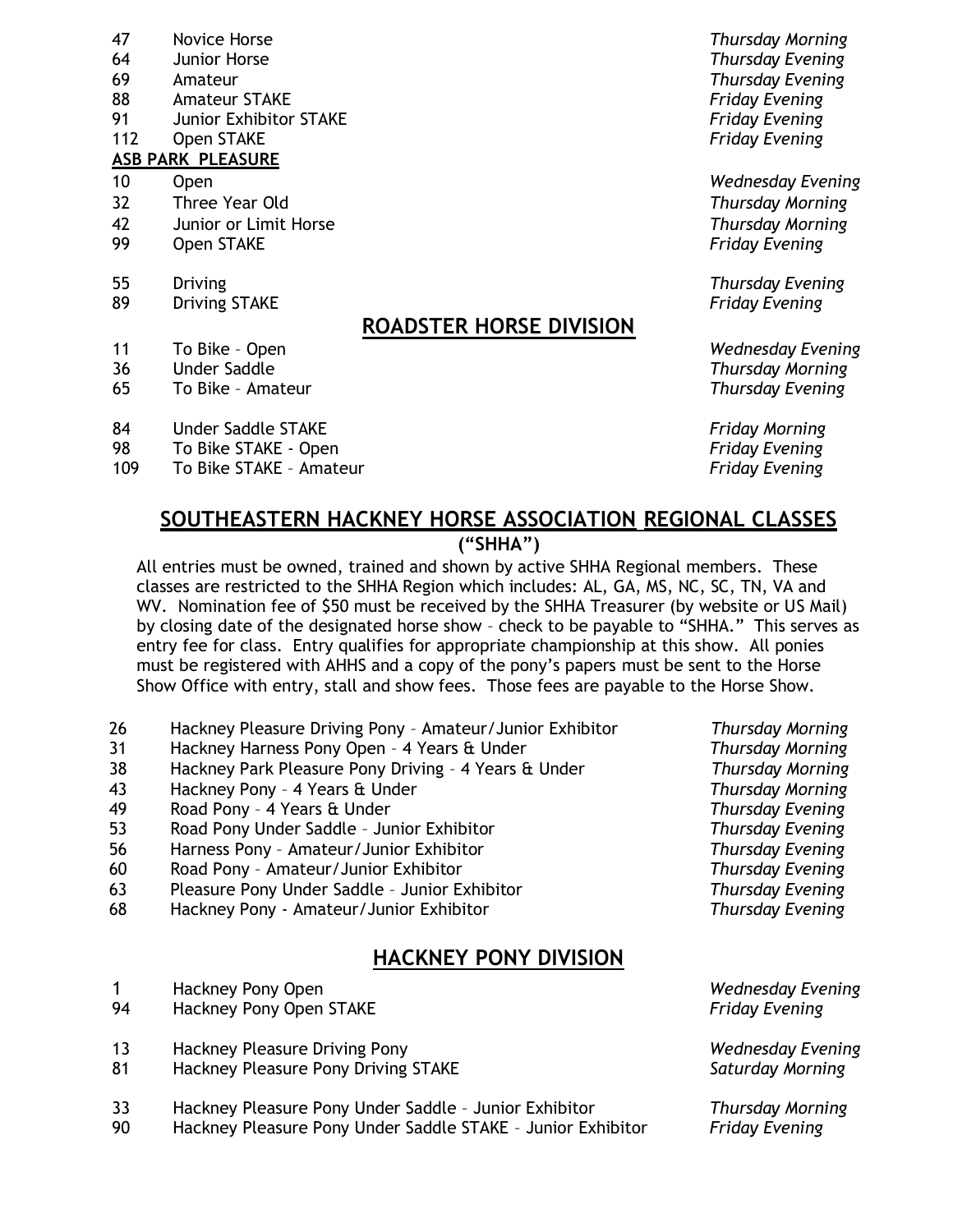## **ROADSTER PONY DIVISION**

- To Bike Open *Wednesday Evening*
- To Bike STAKE Open *Friday Evening*
- To Bike Amateur/Junior Exhibitor *Wednesday Evening*
- To Bike STAKE Amateur/Junior Exhibitor *Friday Evening*
- Under Saddle Junior Exhibitor *Thursday Morning*
- Under Saddle STAKE *Friday Evening*

## **HARNESS PONY DIVISION**

- 
- Open STAKE *Friday Evening*

## **EQUITATION DIVISION**

- Saddle Seat Equitation 12 & Under *Thursday Morning*
- Saddle Seat Equitation STAKE 12 & Under *Friday Morning*
- Saddle Seat Equitation 17 & Under *Thursday Evening*
- Saddle Seat Equitation 17 & Under STAKE *Friday Morning*

### **MORGAN DIVISION**

- Classic Pleasure Driving *Wednesday Evening*
- Classic Pleasure Driving STAKE *Friday Evening*

#### English Pleasure – Open *Thursday Evening*

- English Pleasure STAKE Open *Friday Evening*
- Pleasure Driving *Thursday Morning*
- Pleasure Driving STAKE *Friday Evening*
- Classic Pleasure Under Saddle *Thursday Morning* Classic Pleasure Under Saddle STAKE *Friday Evening*
- Hunter Pleasure *Thursday Morning*
- 9 Western Pleasure Open *Wednesday Evening*
- 37 Western Pleasure Amateur *Thursday Morning*
- 96 Western Pleasure STAKE *Thursday Morning*
- 15 Park Harness STAKE *Thursday Evening*
- 70 Park Saddle STAKE *Friday Evening*

## **OPEN DIVISION**

Open to any breed, any rider. Riders are allowed to cross enter between W/T & W/T/C classes in this division. English Pleasure is open to Saddle Seat and Hunt Seat. Open to Horses & Ponies since not USEF rated show.

- 
- Driving STAKE *Friday Evening*
- Western Pleasure *Thursday Evening*
- Western Pleasure STAKE *Friday Morning*
- 
- English Pleasure WTC STAKE *Friday Morning*

Open *Wednesday Evening*

Hunter Pleasure STAKE *Friday Evening*

Driving *Wednesday Evening*

English Pleasure WTC *Thursday Evening*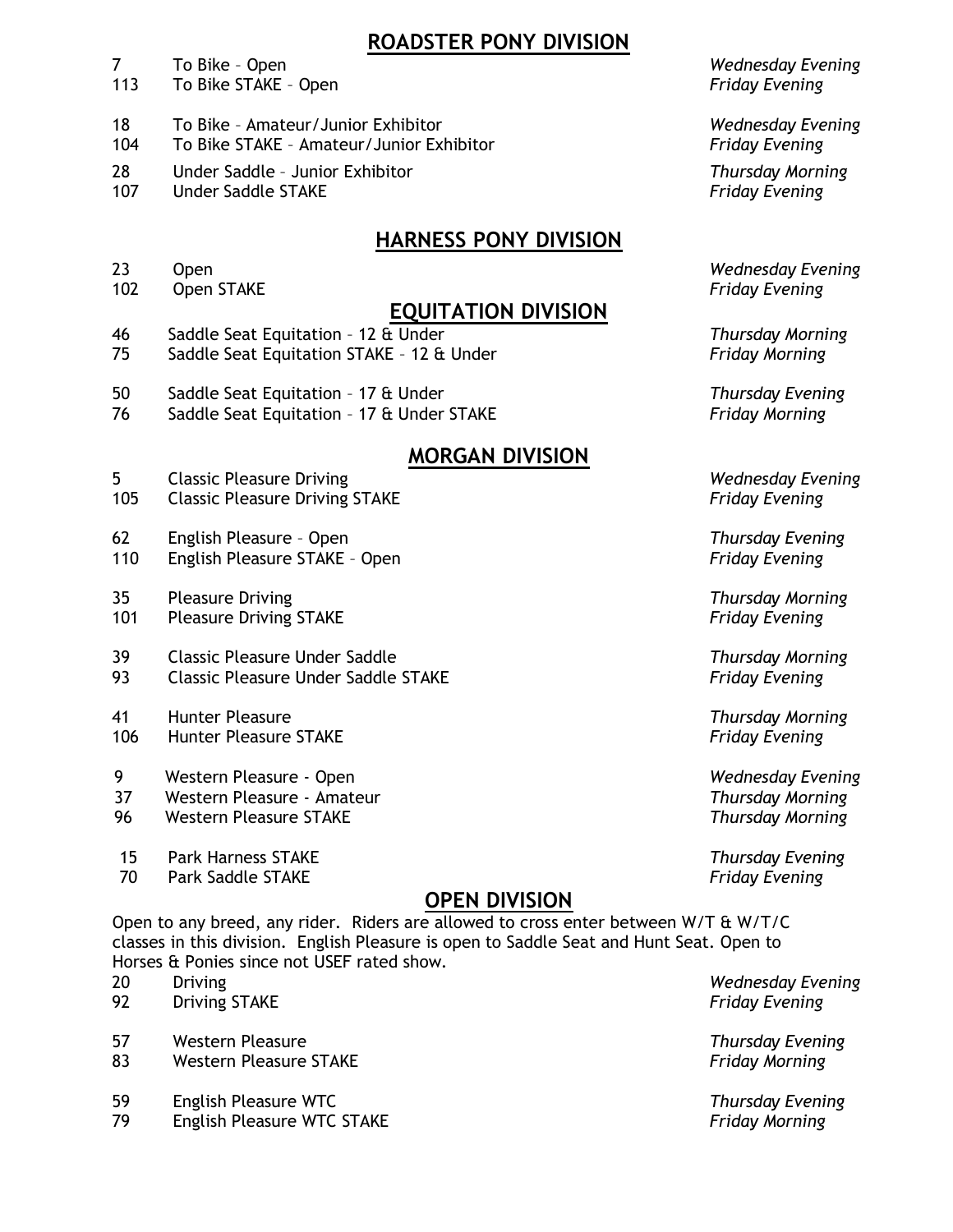## **MISCELLANEOUS DIVISION**

| 17   | <b>Five-Gaited Pony</b>                                   | <b>Wednesday Evening</b> |
|------|-----------------------------------------------------------|--------------------------|
| 73   | <b>Five-Gaited Pony STAKE</b>                             | <b>Friday Morning</b>    |
| 34.1 | Three Gaited Pleasure Pony                                | <b>Thursday Morning</b>  |
| 77.1 | Three Gaited Pleasure Pony STAKE                          | <b>Friday Morning</b>    |
| 51   | Walk/Trot Pleasure - Hunt & Saddle Seat, 12 & Under       | <b>Thursday Evening</b>  |
| 74   | Walk/Trot Pleasure STAKE - Hunt & Saddle Seat, 12 & Under | <b>Friday Morning</b>    |
| 49.1 | Walk/Trot Pleasure - Any Breed, Any Rider                 | <b>Thursday Evening</b>  |
| 87   | Walk/Trot Pleasure STAKE - Any Breed, Any Rider           | <b>Friday Morning</b>    |
| 44   | ASHA Alpha Open English Pleasure WTC - 14 & Over          | <b>Thursday Morning</b>  |
| 45   | ASHA Alpha Open English Pleasure WTC - 13 & Under         | <b>Thursday Morning</b>  |
| 85   | ASHA Alpha Open English Pleasure WTC STAKE - 14 & Over    | <b>Friday Morning</b>    |
| 86   | ASHA Alpha Open English Pleasure WTC STAKE - 13 & Under   | <b>Friday Morning</b>    |

ASHA Alpha classes are open to Amateurs & Junior Exhibitors. For riders who have either moved out of the Academy Division OR are new riders entering show horse classes for the 1<sup>st</sup> time. Open to competitors in their 1<sup>st</sup> 2 seasons of competing in a suit at ASHA recorded competitions. All competitors must be ASHA members or join at the show. Riders may cross over into other divisions during this 2-year period. Riders who have competed at a National/World Finals level competition in Saddle Seat are ineligible. Judged as Open English Pleasure – Walk, Trot & Canter. Horses may be of ANY BREED but must be a Saddle Seat type horse and show in the equipment/attire standards of the American Saddlebred English Pleasure Division.

## **ACADEMY DIVISION**

#### *Saturday Morning*

- Beginner Riders 1<sup>st</sup> year of showing, not to have shown @ Academy Nationals. Beginner riders MAY wear polo/collared shirts, jods, boots and gloves, no vests/ties, no logo wear.
- All age riders are encouraged to wear helmets but they are MANDATORY for riders 12 & Under.
- Over-mounting of riders WILL be penalized. Horse is to be tacked as if giving a lesson. Any leverage bit rein is PROHIBITED through the martingale.
- Classes will split into further age groups if numbers warrant so rider age should be listed on entry blank. Classes may be combined so there are no 1 horse classes.
- 115. Show Rider Equitation WTC
- 116. Show Rider Showmanship WTC
- 117. Elite Academy Equitation WTC
- 118. Elite Academy Showmanship WTC
- 119. Academy Equitation Adult WTC
- 120. Academy Showmanship Adult WTC
- 121. Academy Equitation 11-17 WTC
- 122. Academy Showmanship 11-17 WTC
- 123. Academy Equitation 10 & Under WTC
- 124. Academy Showmanship 10 & Under WTC
- 125. Hunt Seat Equitation WTC All Ages
- 126. Hunt Seat Showmanship WTC All Ages
- 127. Academy Pattern WTC No Rail Work
- 128. Show Rider Equitation WT
- 129. Show Rider Showmanship WT
- 130. Academy Equitation Adult WT
- 131. Academy Showmanship Adult WT
- 132. Academy Equitation Adult WT Beginner
- 133. Academy Showmanship Adult WT Beginner
- 134. Academy Equitation 14-17 WT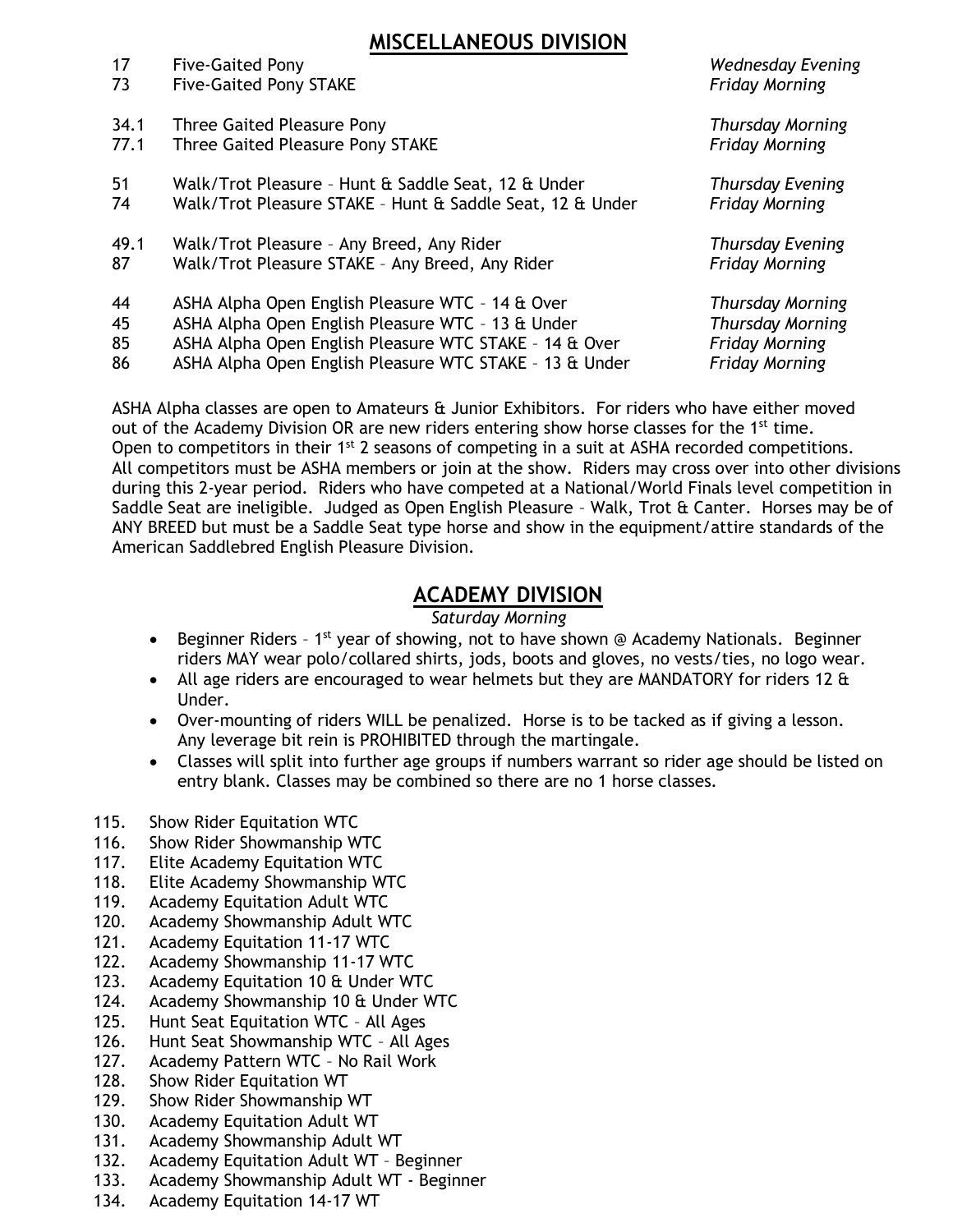- 135. Academy Showmanship 14-17 WT
- 136. Academy Equitation 14-17 WT Beginner
- 137. Academy Showmanship 14-17 WT Beginner
- 138. Academy Equitation 11-13 WT
- 139. Academy Showmanship 11-13 WT
- 140. Academy Equitation 11-13 WT Beginner
- 141. Academy Showmanship 11-13 WT Beginner
- 142. Academy Equitation 9 & 10 WT
- 143. Academy Showmanship 9 & 10 WT
- 144. Academy Equitation 9 & 10 WT Beginner
- 145. Academy Showmanship 9 & 10 WT Beginner
- 146. Academy Equitation 7 & 8 WT
- 147. Academy Showmanship 7 & 8 WT
- 148. Academy Equitation 7 & 8 WT Beginner
- 149. Academy Showmanship 7 & 8 WT Beginner
- 150. Academy Equitation 6 & Under WT
- 151. Academy Showmanship 6 & Under WT
- 152. Academy Equitation 6 & Under WT Beginner
- 153. Academy Showmanship 6 & Under WT Beginner
- 154. Academy Pattern WT No Rail Work
- 155. Hunt Seat Equitation WT All Ages
- 156. Hunt Seat Showmanship WT All Ages
- 157. Academy Equitation 8 & Under WT On Lead
- 158. Academy Showmanship 8 & Under WT On Lead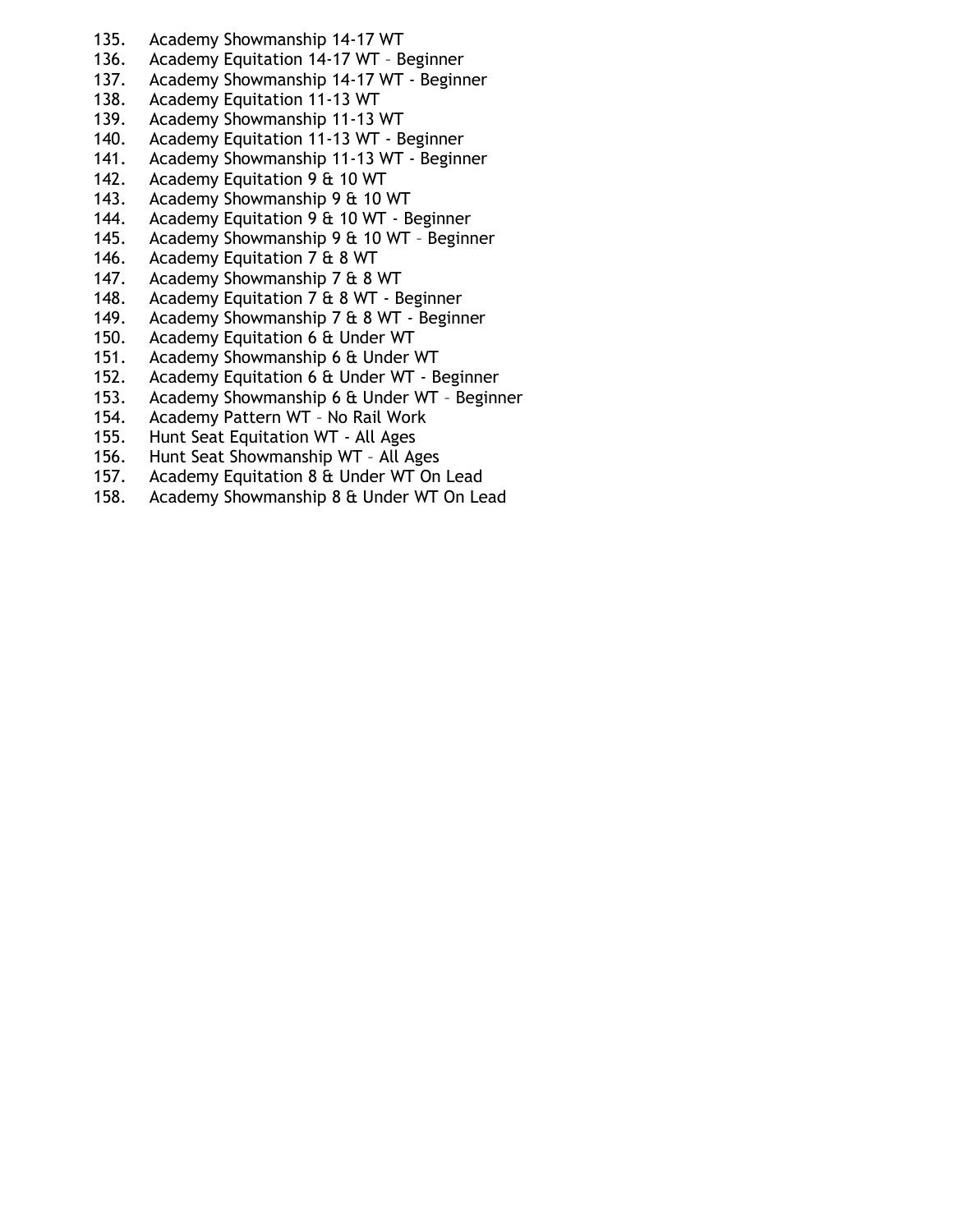#### **2022 ASHEVILLE SUMMER FUN SHOW SAFETY AND SECURITY RULES**

All persons on the competition grounds must comply with all safety rules and procedures. Failure to comply may result in, suspension/halting of overall competition, fines, issuance of warning cards, forfeiture of the ability to participate in the competition, forfeiture of entry and other fees, and/or removal from the competition grounds.

Show Management reserves the right to remove anyone from the competition grounds for any unsafe actions, illegal behavior, or failure to comply with any safety rules/procedures at the Show Manager's, Steward's, or Safety Coordinator's discretion.

- Anyone participating in the competition (rider, trainer, owner, volunteers, and officials) are required to complete a show specific general liability waiver form prior to participation.
- All dogs/pets must always remain on a leash anywhere on the competition grounds. Dogs/pets are not allowed in any food service or serving area. Failure to comply will result in a \$100 fine, forfeiture of the ability to participate in the competition, forfeiture of entry and other fees, possible issuance of warning cards, and potential removal from the competition grounds. All dogs/pets must have current inoculations for rabies as prescribed by the state of residency. Show management reserves the right to remove any dog/pet from the competition grounds at any time.
- Dogs/pets must not be left unattended in vehicles and/or trailers. Failure to comply will result in an issuance of warning cards, potential forfeiture of the ability to participate in the competition, forfeiture of entry and other fees, fines, potential removal from the competition grounds, and reporting to local animal control/law enforcement.
- All local and state adopted fire safety codes and regulations must be followed. This includes ensuring adequate ingress/egress ability (minimum 4' path), exits are not blocked, use of flameresistant draping, approved electrical cords and appliances are utilized appropriately, electrical circuits are not overloaded, utilization of fire watch, etc.
- Fireworks and/or explosives are not allowed on the competition grounds.
- Smoking and vaping are prohibited in the show arena, warm up arena, and inside the barns. No outdoor burning or campfires will be allowed on competition grounds.
- Minors who do not have a valid driver's license which allows them to operate a motorized vehicle in the state in which they reside will not be permitted to operate a motorized vehicle of any kind, including, but not limited to, golf carts, motorcycles, scooters, or farm utility vehicles, on the competition grounds of licensed competitions. Minors who have a valid temporary license may operate the above-described motorized vehicles if they are accompanied by an adult with a valid driver's license. Failure to comply will result in possible fines, forfeiture of the ability to participate in the competition, forfeiture of entry and other fees, possible issuance of warning cards, and potential removal from the competition grounds
- The maximum number of passengers on a golf cart should not exceed the number of seats.
- Non powered/powered scooters, bicycles, skateboards, in line skates, and heelers (skates in shoes) are not permitted in the show arena, warmup arena, or the interior of any barns.
- Anyone involved in damaging/destroying property, stealing property, communicating threats, conducting acts of violence, assault/abuse (physical, emotional, verbal, sexual), stalking, harassment, disorderly conduct, animal cruelty, or any other illegal activities will be removed from the competition grounds and prosecuted to the fullest extent of the law.
- Any act of discourtesy, disobedience, bullying, harassment, retaliation, slander, or unsportsmanlike conduct to the judges, officials, show management, show staff, or other participants, on the part of an owner, rider/driver, trainer/agent, attendee, or groom will disqualify horse or rider/driver. Failure to comply will result in possible fines, forfeiture of the ability to participate in the competition, forfeiture of entry and other fees, possible issuance of warning cards, and potential removal from the competition grounds.
- Unattended children, excessive noise, running, or other actions that may disrupt competitors is not allowed in the competition arena. Parents/guardians must always maintain supervision of their children while inside the arena and ensure they remain seated and are not disrupting the competition or competitors. Children under the age of 12 are not allowed along the rail.
- Individuals under the age of 21 are not allowed possess and/or consume alcohol. Anyone under the age of 21 caught in possession will be immediately reported to law enforcement and removed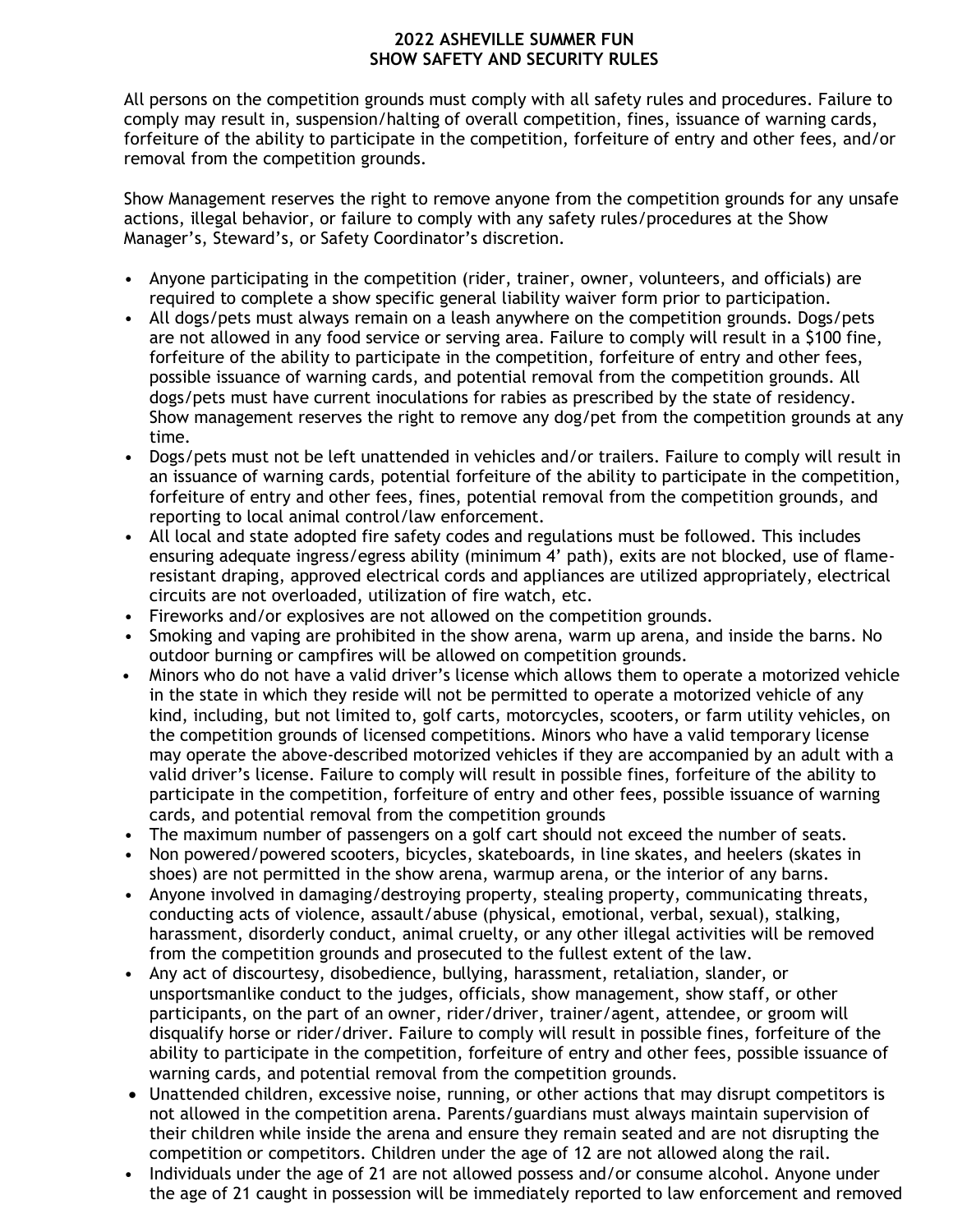permanently from the competition grounds. Any adult 21 or older caught providing alcohol to an individual under the age of 21 and/or knowingly allowing them to consume alcohol will result in forfeiture of the ability to participate in the competition, forfeiture of entry and other fees, possible issuance of warning cards, reporting to law enforcement, and removal from the competition grounds. Show management reserves the right to verify age by checking the identification of any individual in possession or believed to be in possession of alcohol on the competition grounds.

- Anyone who is under the influence of alcohol, or a controlled substance are prohibited from operating a motorized vehicle, riding/driving a horse, or participating in the competition while they are in an impaired state that may endanger themselves or others.
- Show management reserves the right to remove any individual from the competition grounds and involve law enforcement (as needed) who appear or are found to be under the influence of alcohol or a controlled substance at any time.
- Anyone entering the competition grounds must agree to following all COVID-19 safety policies. The competition will adhere to any local, state, and federal requirements related to COVID-19.
- No parking will be allowed in the barn area, in an area that impedes the flow of vehicular or pedestrian traffic, in any area designated as a fire lane, and/or blocking a manure pit or trash receptacle. Motor vehicles must park in appropriate designated areas and follow all traffic safety laws on the competition grounds. Show management reserves the right to tow any vehicle improperly parked at the vehicle owner's expense.
- Sharp containers are provided in convenient locations throughout the barns for the disposal of needles, medical waste, and other disposable sharp instruments. Failure to comply will result in a \$100 fine, forfeiture of the ability to participate in the competition, forfeiture of entry and other fees, possible issuance of warning cards, and potential removal from the competition grounds.
- Any loss, theft, accident, injury, damage to personal property, or illegal activity should be reported to the show office/management immediately.
- Show management and officials reserves the right to suspend competition temporally or permanently during any event that may impact the safety, security, health, and the general wellbeing of participants on the competition grounds.
- Lost and found will be located in the show office.

EQUINE ACTIVITY LIABILITY ACT WARNING: CAUTION: HORSEBACK RIDING AND EQUINE ACTIVITIES CAN BE DANGEROUS RIDE/PARTICIPATE/ATTEND AT YOUR OWN RISK.

*Under the laws of most States, an equine activity sponsor, show manager and staff, and equine professionals is not liable for any injury to, illness from, or the death of, a participant in equine activities resulting from the inherent risks of equine activities.*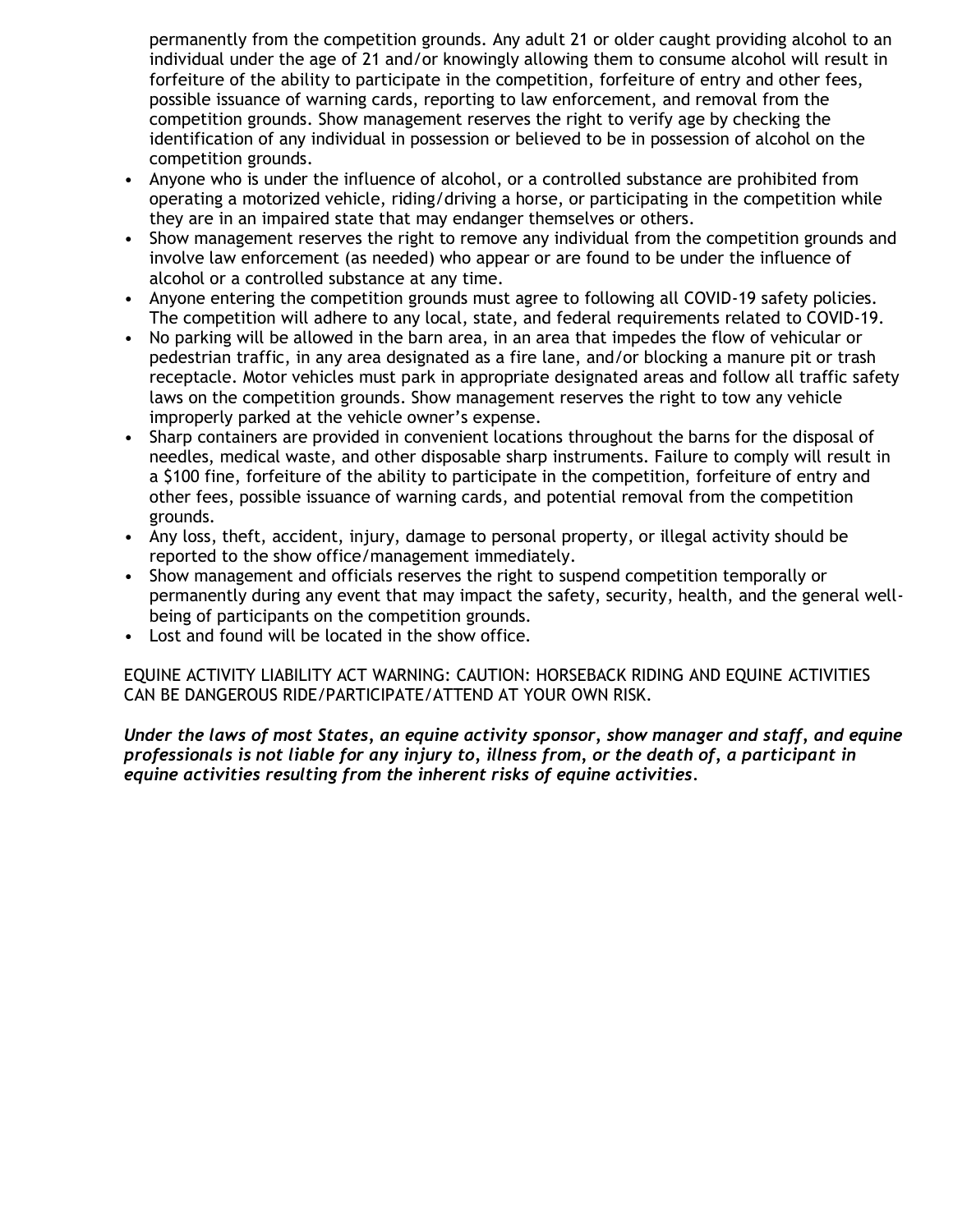#### **2022 ASHEVILLE SUMMER FUN COVID-19 SAFETY POLICIES**

By entering the competition grounds, you attest to the following:

1. I am not experiencing any possible COVID-19 symptoms (e.g., fever or chills, cough, shortness of breath or difficulty breathing, fatigue, muscle or body aches, headache, new loss of taste or smell, sore throat, congestion or runny nose, nausea or vomiting, diarrhea).

- 2. I understand that, if I am experiencing any symptom, I cannot enter the competition grounds.
- 3. I have not tested positive for COVID-19 within the last 10 days or tested positive outside of 10 days and still not symptomatic.
- 4. I have not been in proximity (within 6ft of an infected individual for a cumulative total of 15 minutes or more during a 24-hour period) to anyone who has tested positive within the last 10 days.
	- a. Exception: Healthcare & First Responder personnel who have treated patients using appropriate medical-grade PPE while performing professional duties.
	- b. Those individuals who are fully vaccinated (at least 14 days after their final COVID vaccination) are able to be in close proximity of COVID-19 infectious people.
- 5. I agree to comply with all organizer requirements, safety rules, and protocols for attendance/participation including, but not limited to, wearing a face mask/face covering (as situations/policy require), social distancing, temperature screening, and frequent handwashing.
	- a. Face masks/coverings are highly recommended, especially for those who are not fully vaccinated.
	- b. It is expected that everyone maintains adequate social distancing and washes/sanitizes hands regularly.
- 6. I understand that I am required to self-monitor my temperature at least once daily prior to entering the competition grounds. If I have a fever of 100.4 degrees or greater, I cannot enter the competition grounds.
- 7. I agree to complete a general liability waiver prior to participation.
- 8. I understand that if I test positive for COVID-19 within 14 days of the conclusion of competition, show management must be notified immediately.
- 9. I understand I can be removed from competition grounds for non-compliance of safety, security, and COVID-19 protocols/rules at any time.
	- a. Failure to comply will disqualify horse or rider/driver and the owner shall forfeit his/her entry and other fees including prize money won, and immediate from the competition grounds.
- 10.I acknowledge that the inherent risk of exposure to COVID-19 exists in any public place where people are present. By attending this equestrian competition, I voluntarily assume all risks related to COVID-19 exposure and agree not to hold the competition, its organizers, or any of its directors, officers, staff, agents, contractors, or volunteers liable for any illness or injury.